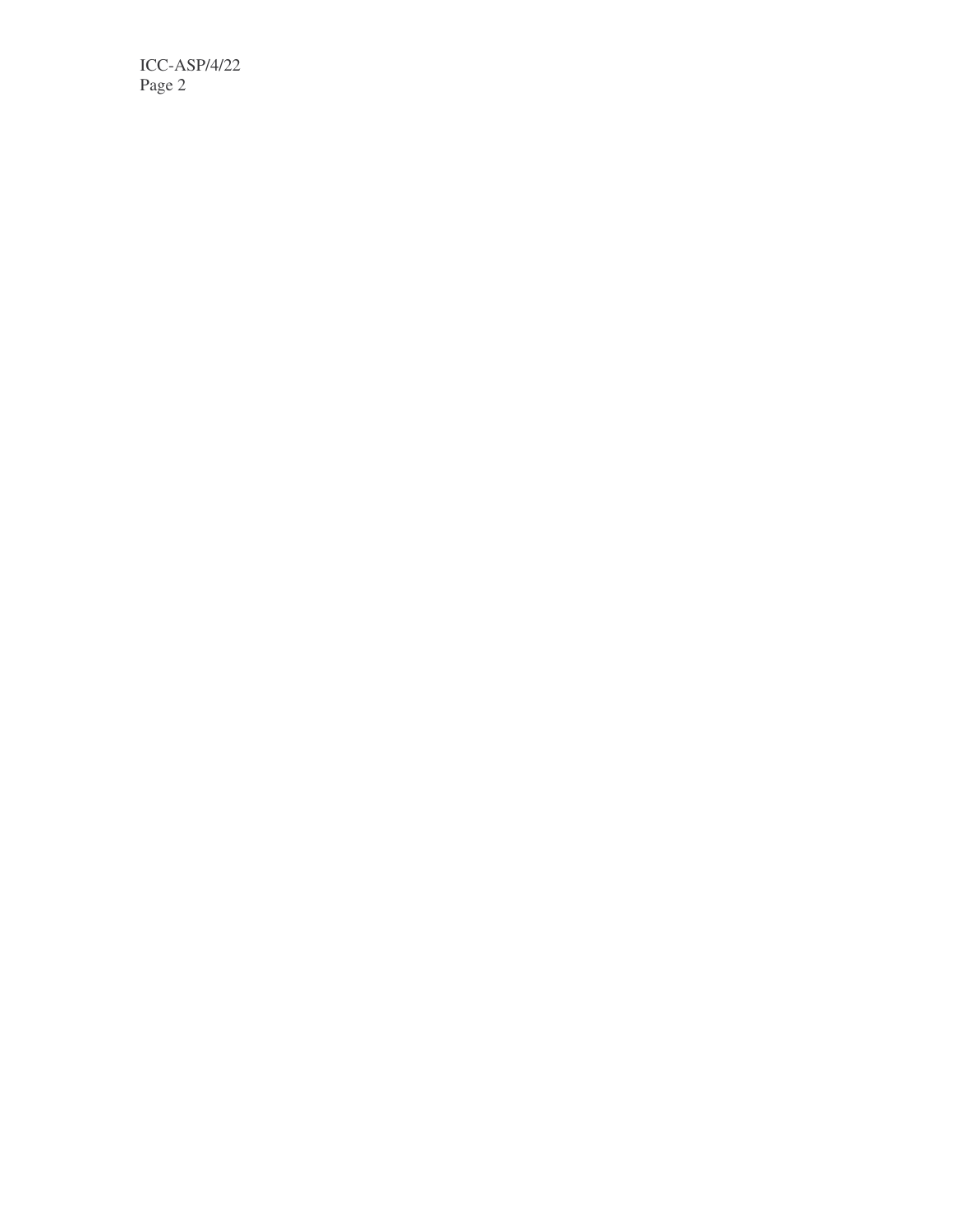# 关于国际刑事法院 未来永久办公楼的报告



由国际刑事法院工作组在荷兰政府建筑局的协助下制定。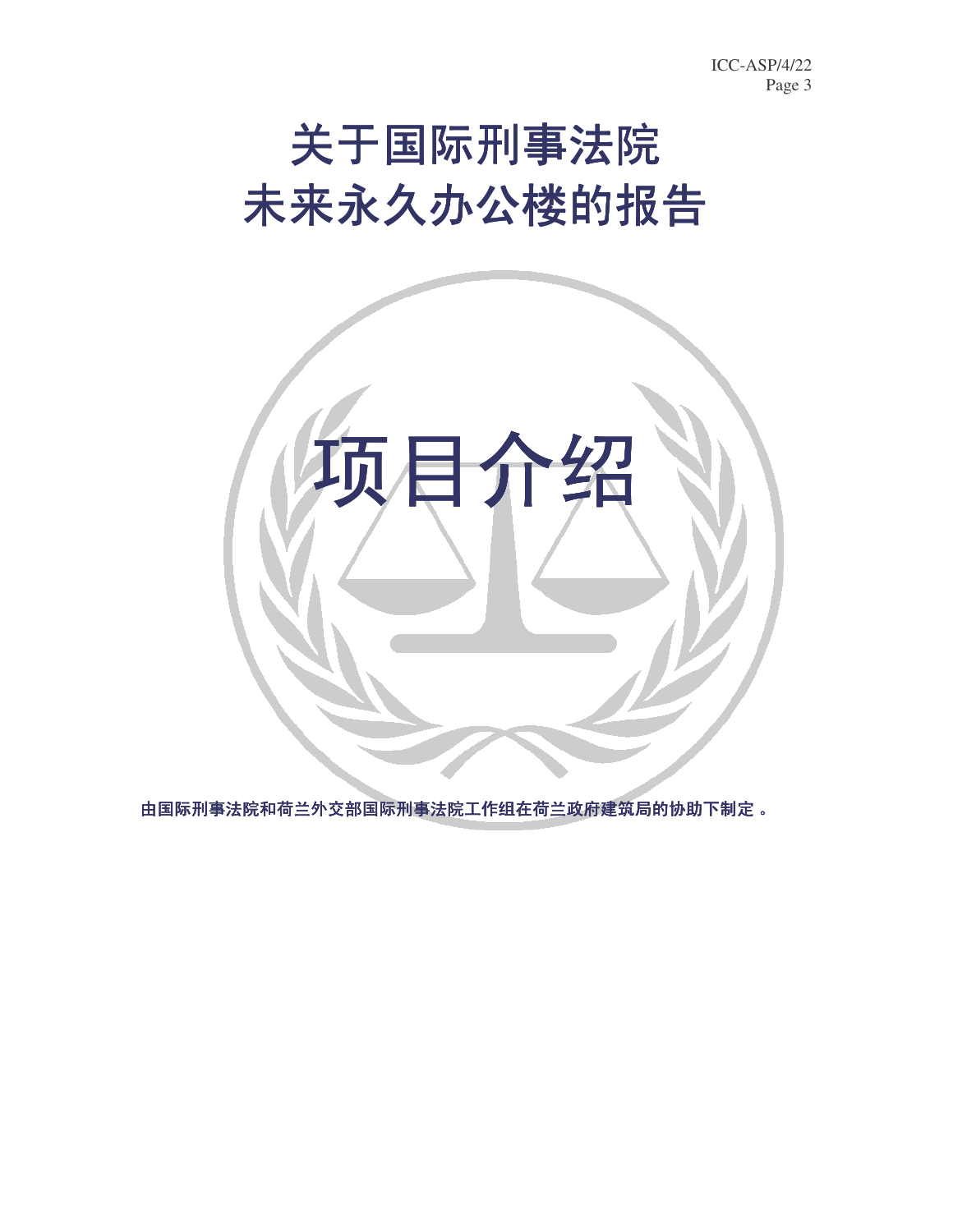# 现有各国际法院的永久办公楼

国际法院, 荷兰海牙



国际海洋法法庭,德国汉堡





(将在本项目介绍中 所载的要求和计划的基础上设 计和建造)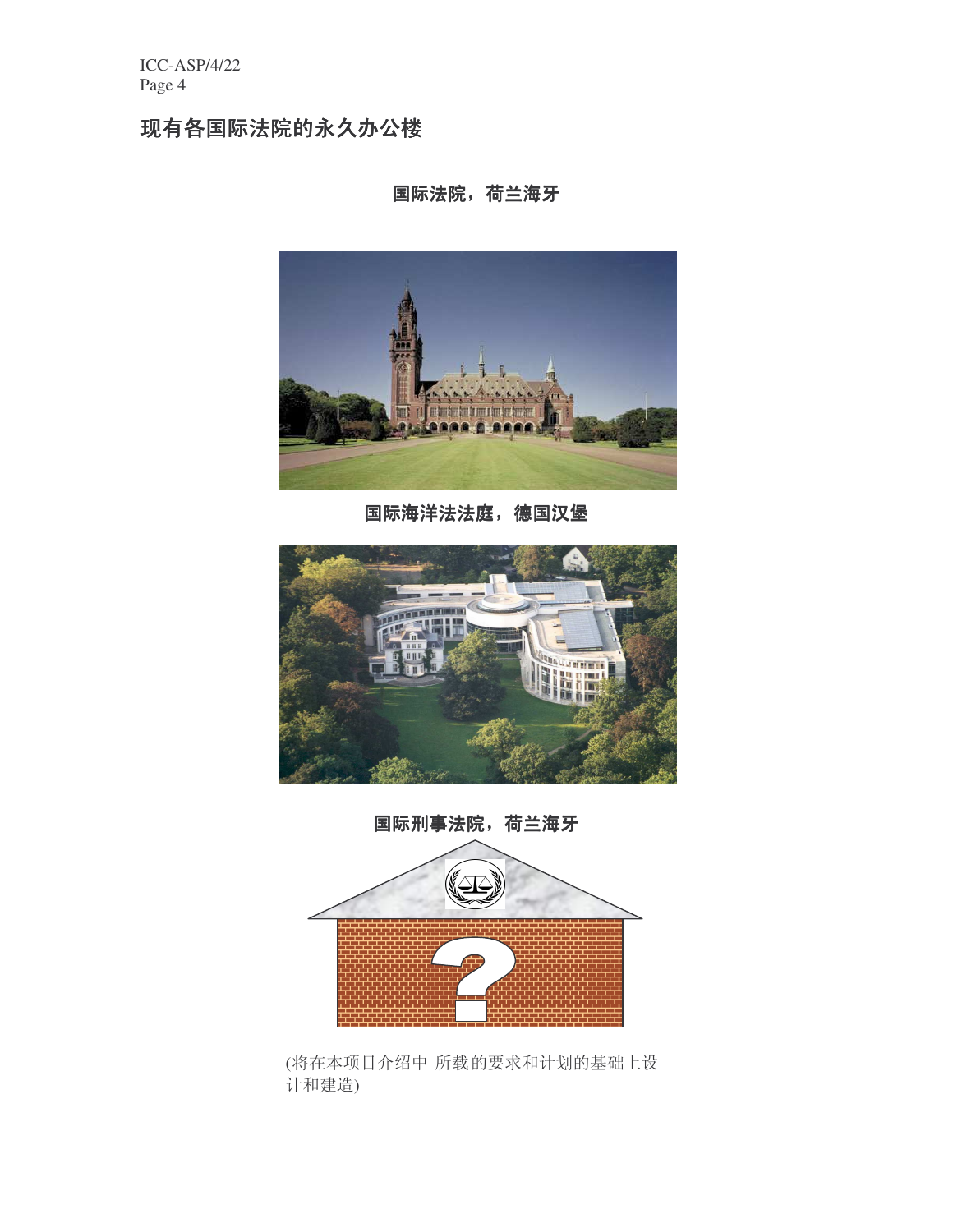# **目录**

| 现有各国际法院的永久办公楼                        | 4              |
|--------------------------------------|----------------|
| 项目伙伴                                 | $\overline{7}$ |
| 前言                                   | 8              |
| 执行摘要                                 | 9              |
| I. 导言                                | 10             |
| 总背景<br>I.1                           | 10             |
| 目前状况<br>I.2<br>项目介绍、功能简介和技术简介<br>I.3 | 10<br>10       |
|                                      |                |
| Ⅱ. 目标和原则                             | <b>11</b>      |
| II.1 导言                              | 11             |
| 目标<br>II.2                           | 11             |
| III. 规模和质量                           | 14             |
| III.1 导言                             | 14             |
| III.2 规划假设/人员配置水平                    | 14             |
| III.3 阶段<br><b>III.4 关键部分</b>        | 15<br>15       |
| <b>III.5</b> 审判厅                     | 16             |
| III.6 办公室                            | 17             |
| III.7 建筑规模                           | 18             |
| III.8 建筑设计理念<br><b>III.9 质量</b>      | 19<br>19       |
| III.10 警卫和安全                         | 19             |
| III.11 环境原则                          | 20             |
| IV. 地点和用地                            | 20             |
| IV.1 导言                              | 20             |
| IV.2 标准                              | 20             |
| IV.3 地点                              | 21             |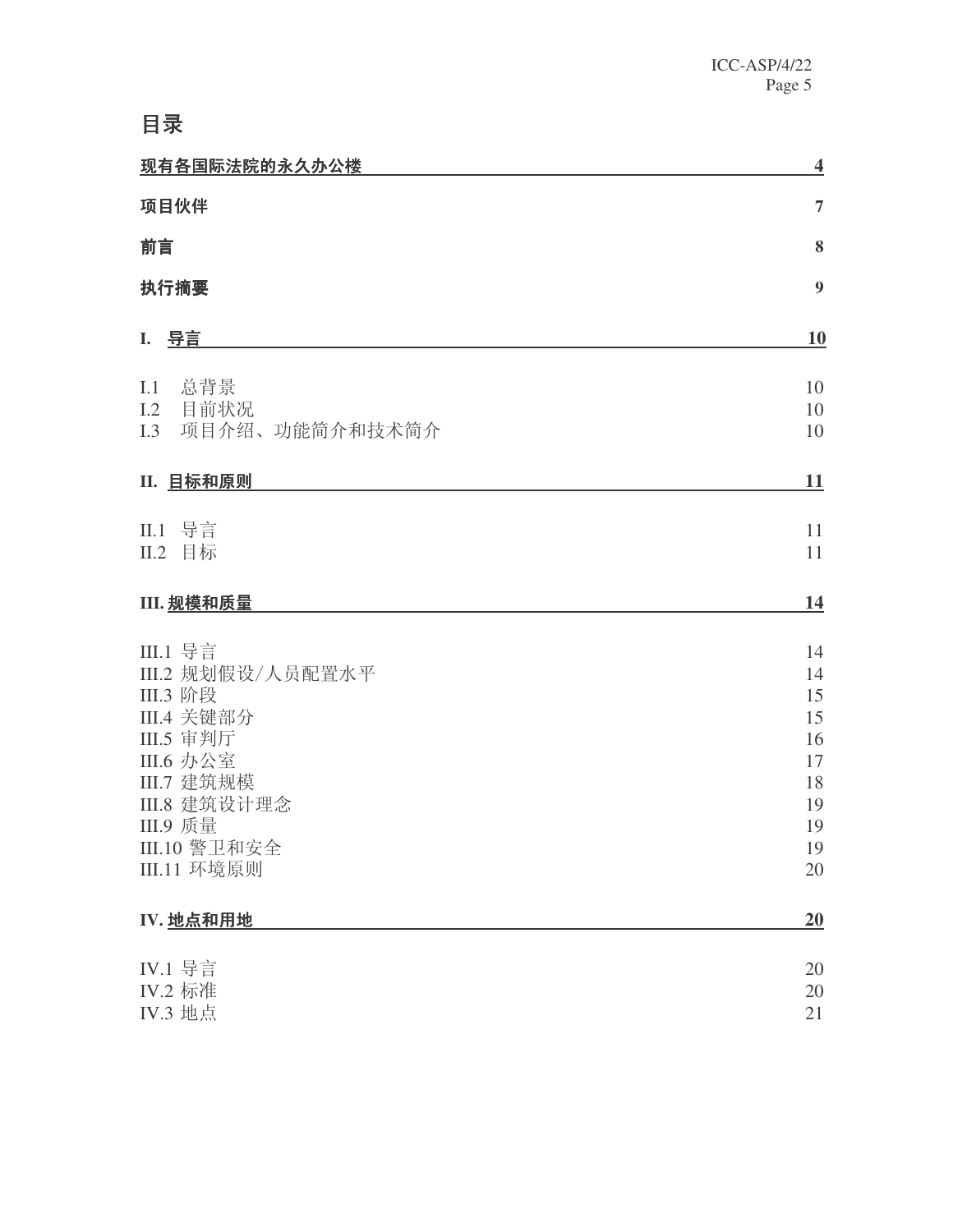| V. 时间表                           | 24             |
|----------------------------------|----------------|
| V.1 导言<br>V.2 预定时间表<br>V.3 今后的步骤 | 24<br>24<br>24 |
| <b>VI. 结论</b>                    | 25             |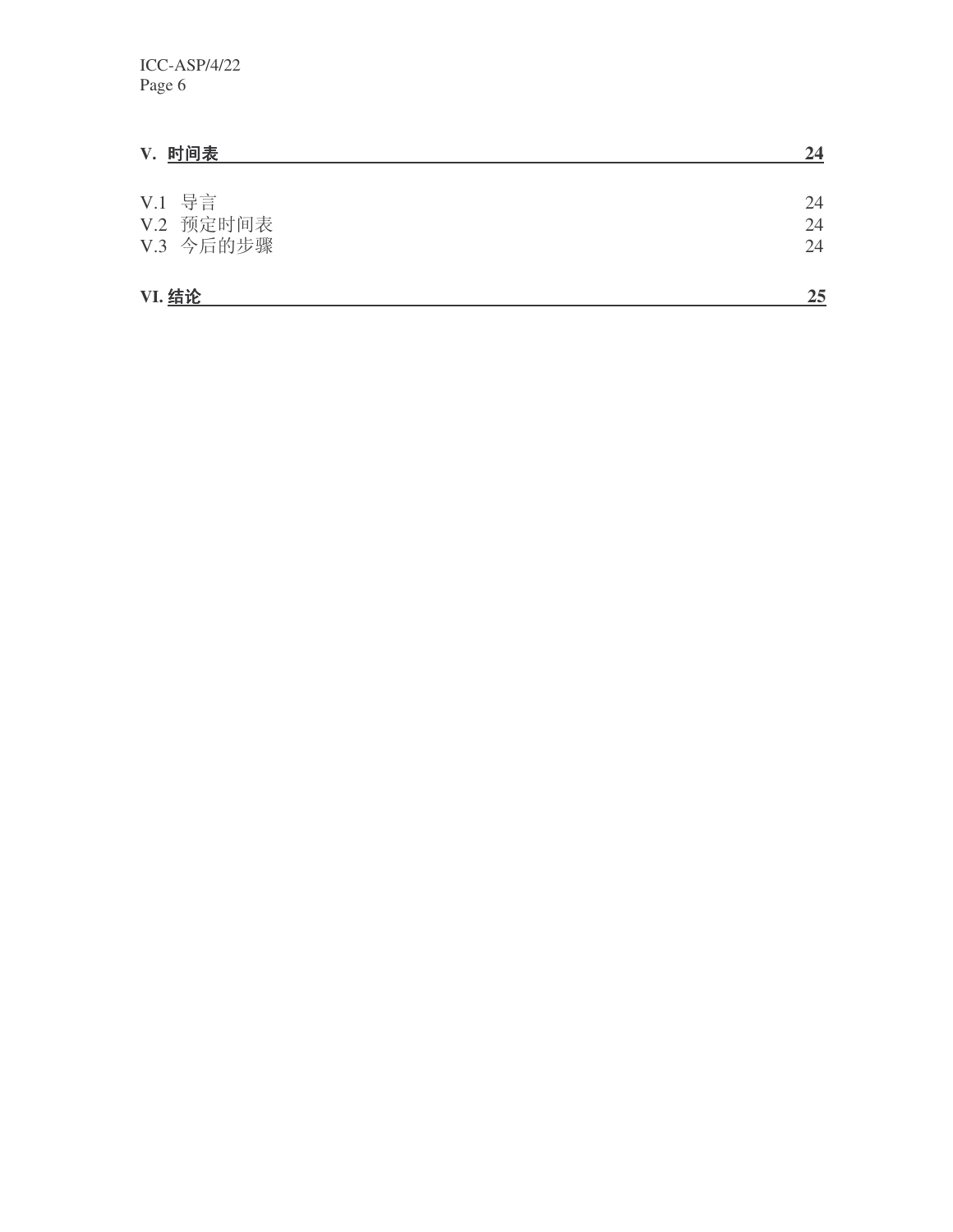# 项目伙伴

下列各方参与了《项目介绍》的制定:

#### 国际刑事法院

P.O. Box 19519 2500 CM The Hague The Netherlands Tel.: +31 (0)70 515 8515 Fax: +31 (0)70 515 8555

自 2003 年 10 月以来, 为国际刑事法院未来永久办公楼制定计划一直是由 Hans-Peter Kaul 法官主持的永久办公用房机关间委员会的责任。

#### 荷兰东道国

其代表是:

国际刑事法院工作组 荷兰王国外交部 P.O. Box 20061 2500 EB The Hague The Netherlands Tel.: +31 (0)70 348 4995 Fax: +31 (0)70 348 5244

荷兰王国政府建筑局 P.O. Box 20952 2500 EZ The Hague The Netherlands Tel.: +31 (0)70 339 4370 Fax: +31 (0)70 339 1230

荷兰政府建筑局是荷兰外交部在准备本文件和其他简介方面的顾问。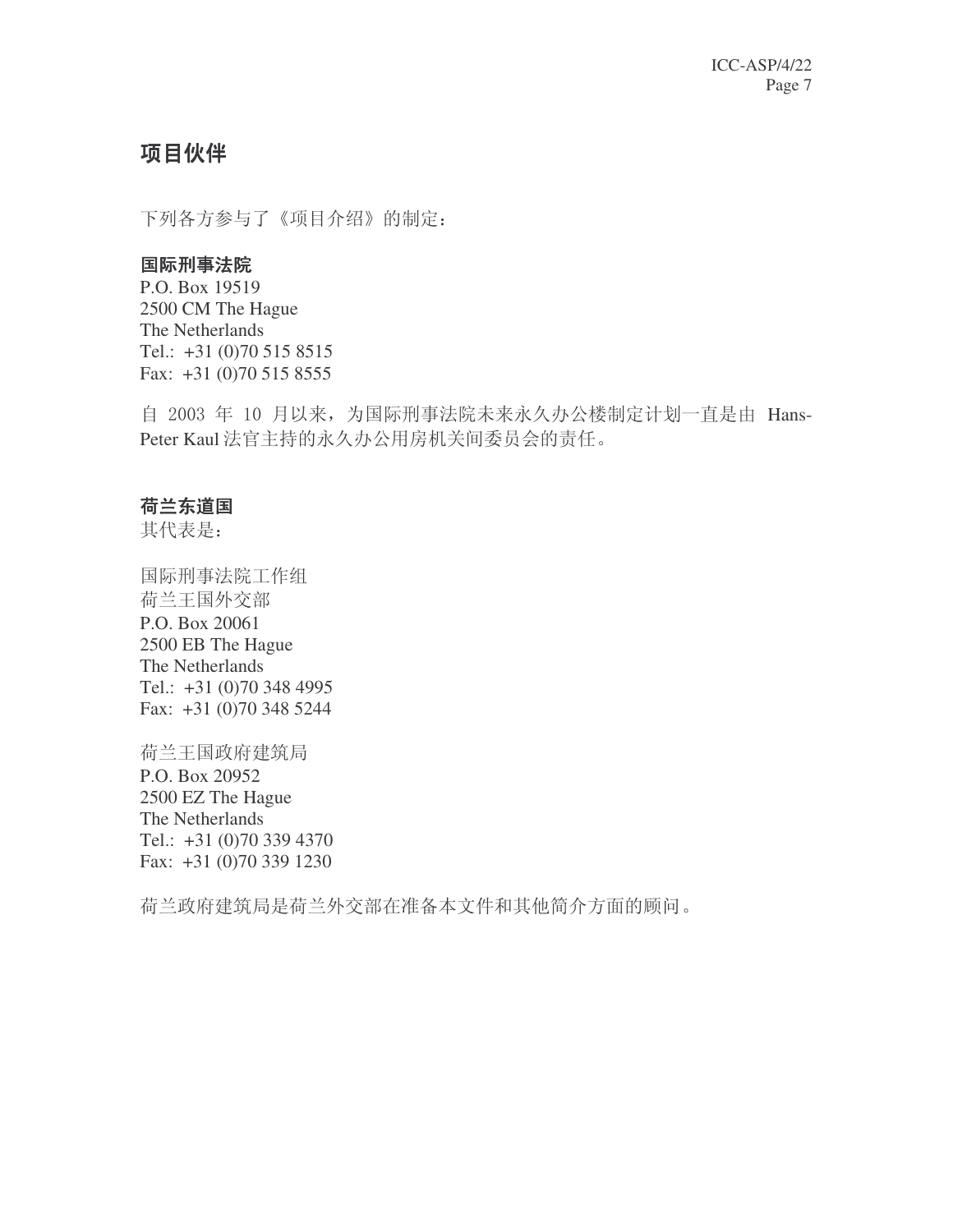# 前言

国际刑事法院和作为其东道国的荷兰都深信,为国际刑事法院─人类历史上第 一个常设国际刑事法院——建立永久办公用房是一个必要的步骤,可以确保国际刑事 法院及其使用者能在一个很长的时间内尽可能享受最好的工作条件。同时,新的专 门建造的永久办公用房将充分反映国际刑事法院的特点和形象,并以有尊严的方式 象征法院代表整个国际社会的显赫和权威。

尽管由于可以理解的原因,一些临时国际法院设在很一般的临时办公用房内, 但国际刑事法院因其永久性和具有普遍性的使命, 必须设在新的专门建造的永久办 公用房内, 办公用房要完全符合法院总的功能、组织、警卫和安全及其他需要。

国际刑事法院和荷兰决心一起尽其所能在今后几年在海牙的 Alexanderkazerne 为国际刑事法院建成所设想的永久办公楼,这一地点在 2009 年之后将可用于建造 法院办公楼。这将是朝着确保法院变成"献给子孙后代的代表希望的礼物"(如联 合国秘书长科菲 • 安南于 1998年7月18日在意大利罗马所讲)的方向迈出的决定 性一步。

国际刑事法院 荷兰外交部

Philippe Kirsch Edmond H. Wellenstein 院长 国际刑事法院工作组组长

2005年2月10日

于海牙(荷兰)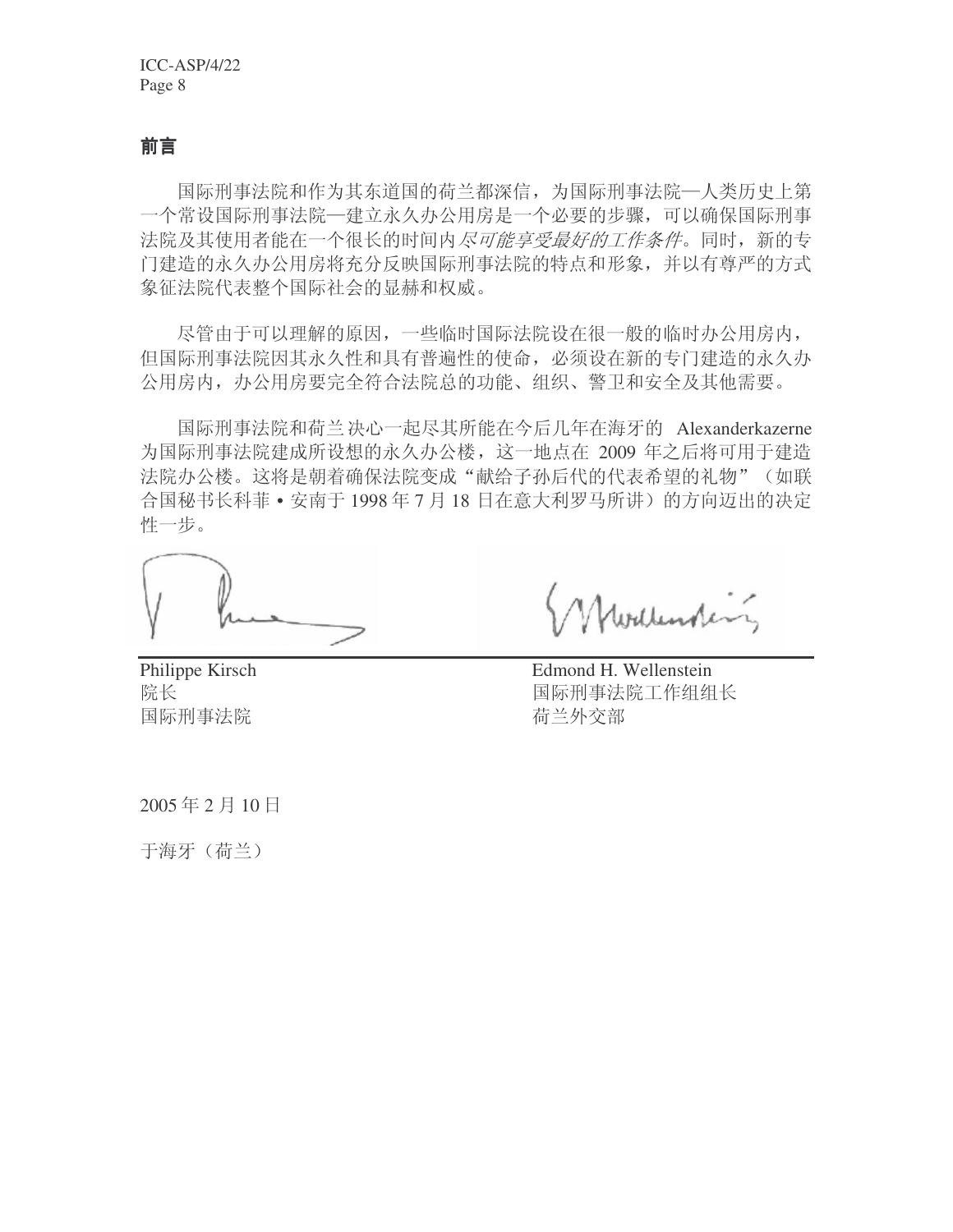# 执行摘要

1. 本报告是根据 2004 年 8 月 17 日向缔约国大会 (大会) 提交的关于法院永久办 公楼问题讨论的报告 (ICC-ASP/3/17) 的第 4 段提交的。在那一报告中, 国际刑事 法院表示了其意向,即最迟向预算和财务委员会 2005 年的夏季会议提交一份关于 永久办公楼主要要求的实质性报告。

## 1. 对要求的界定

2. 本《项目介绍》简单扼要地介绍了法院关于其永久办公楼的需要和要求。这一 介绍是以能得到的最新信息和预测为基础的。然而这是一个正在*进行中的过程*,而 且这里说明的内容都不完全是最后的。有一些国际刑事法院不能控制的未知因素继 续存在, 尤其是它们涉及到特别有关的变量, 如法院的实际和预期工作量及相关的 工作地点的人员配置水平/数量。因此所有有关各方应该 了解的是, 国际刑事法院 可能会酌情对永久办公楼的某些要求进行补充或甚至重新考虑其观点和想法。

3. 尽管如此,还是有可能确定永久办公楼必须达到的某些必要的要求。下面是最 重要的要求:

- 无论最终的人员配置水平如何, 永久办公楼将需要有足够的灵活性, 能 容纳多至 30%的人员配置水平的增加和减少。目前, 所需要的灵活性范 周估计在 950 到 1300 名工作人员之间。
- 永久办公楼应建在一个单一的地点。在分开的位置上, 组织单位不应被 分割。即使不可预见的扩建需要新的建筑,也应坚持这一原则。
- 永久办公楼必须十分安全, 但同时要保持开放和有亲和力。

#### 2. 地点

4. 东道国建议用海牙的 Alexanderkazerne 作为永久办公楼的未来地点 。这个约 72,000 平方米的地点完全符合国际刑事法院确定的标准。地点的确定是朝着实现永 久办公楼目标迈出的关键一步,而且将奠定一个坚实的基础,并为以后的进程提供 制定计划方面的充分保障。

#### 3. 今后的路

5. 宗成永久办公楼的预定日期是 2012 年。为了实现这一目标,必须开始制定计 划和准备工作,不能再有耽搁。这将需要缔约国大会在其 2005 年 11 月的会议上做 出某些根本性决定。鉴于东道国目前正准备一份关于预测费用和可能的供资备选方 案和方式的详细研究材料,本文件未包括关于这些关键问题的信息。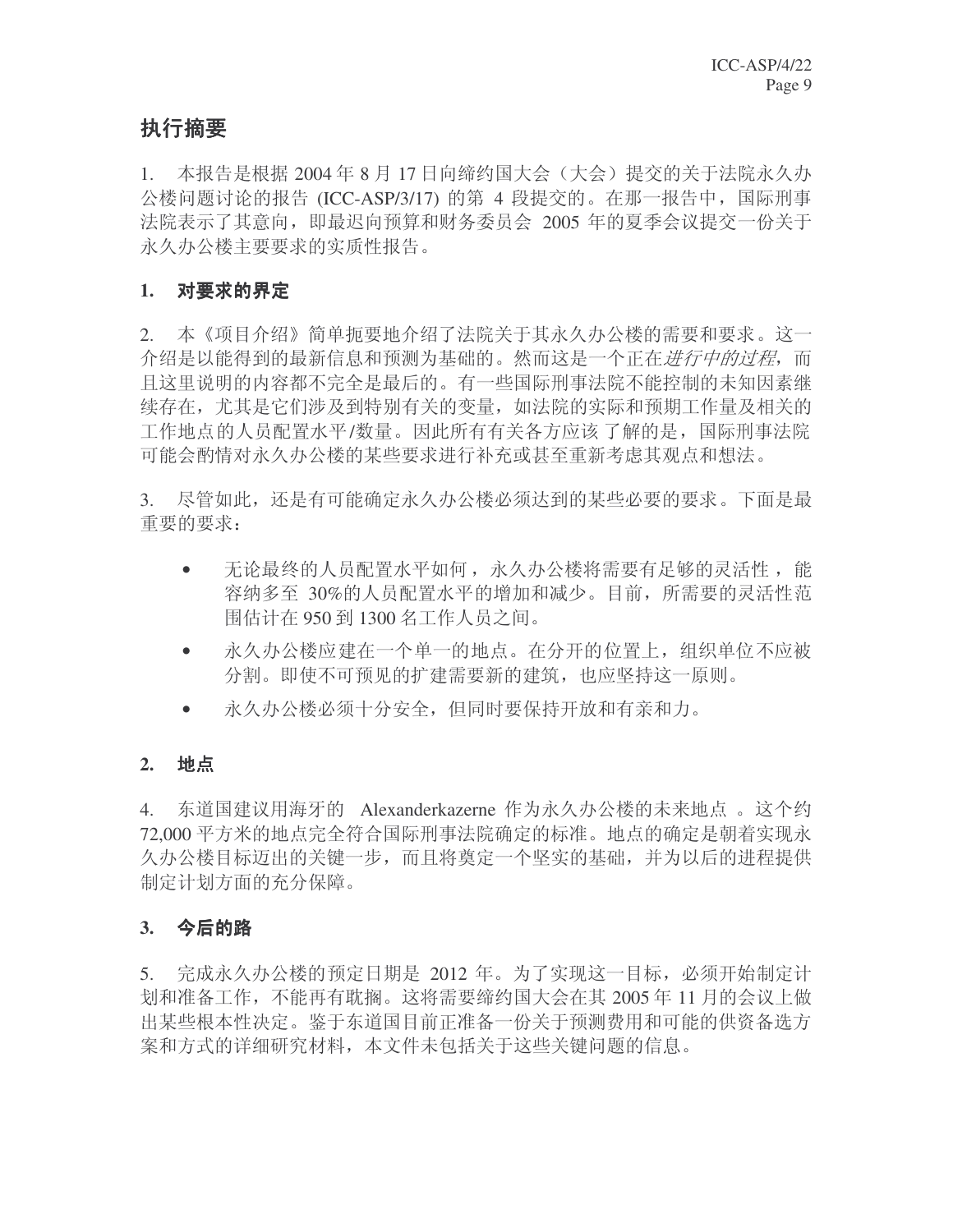# **I.** 导言

#### *I.1 总背景*

6. 1998年7月17日, 联合国160个成员国的政府代表在罗马建立了国际刑事法 院。139 个政府的代表签署了创始条约《罗马规约》,而且自那时以来,《规约》 己得到 97 个缔约国的批准。2002 年 7 月 1 日, 《罗马规约》开始生效: 第一个常 设国际刑事法院变成了现实。

7. 在罗马, 荷兰竞争成功, 成为未来的东道国。它的责任是从 2002 年开始在海 牙为国际刑事法院提供 10 年期的办公楼。鉴于这一 10 年期到 2012 年 7 月结束, 国际刑事法院必须为一个永久解决方案制定计划以满足它的办公用房要求。目前法 院正与东道国紧密合作致力于制定计划的工作,以使法院在 2012 年之后搬入永久 办公用房或"永久办公楼"。1本《项目介绍》载有这一进程至今取得的结果。

#### *I.2 目前状况*

8. 在能开始建造新办公楼之前, 需要有一个缜密和漫长的进一步制定计划的过 程。准备这份《项目介绍》算是已采取了先期步骤,该介绍列出了计划中的永久办 公楼关键的功能、组织、警卫和其他要求。为了遵守 2012 年的截止日期,必须加 强这些努力。现在既然东道国已提供了一个合适的地点, 必须做出下列重要决定:

- 总体核准向前推讲制定计划的讲程:
- 为该项目明确供资模式。

9. 一旦做出这些决定并总体核准建造新的永久办公楼,将发起计划中的国际设计 竞赛。

#### I.3 项目介绍、功能简介和技术简介

10. 为了确定国际刑事法院未来永久办公楼的要求, 已准备了或正在准备下列三份 文件:

#### • 项目介绍

被称作《项目介绍》的本文件的意图是给利益相关者、特别是缔约国大 会和预算和财务委员会提供一个概览。该文件描述了未来国际刑事法院

<sup>&</sup>lt;sup>1</sup> 在东道国方面, 指定外交部对该项目负有最终责任并发挥协调员作用。为此外交部成立了一个特 别工作组, 该工作组得到了其他有关部门的支持。住房、空间规划和环境部负责荷兰国家大楼, 包 括各部大楼的建造, 是有关国际刑事法院办公楼活动的咨询机构。政府首席建筑师办公室是政府建 筑局的一部分, 就涉及建筑和空间规划的地方和国家事务向政府提供咨询。外交部请政府建筑局负 责国际刑事法院临时办公楼事宜, 并就其永久办公楼提供咨询。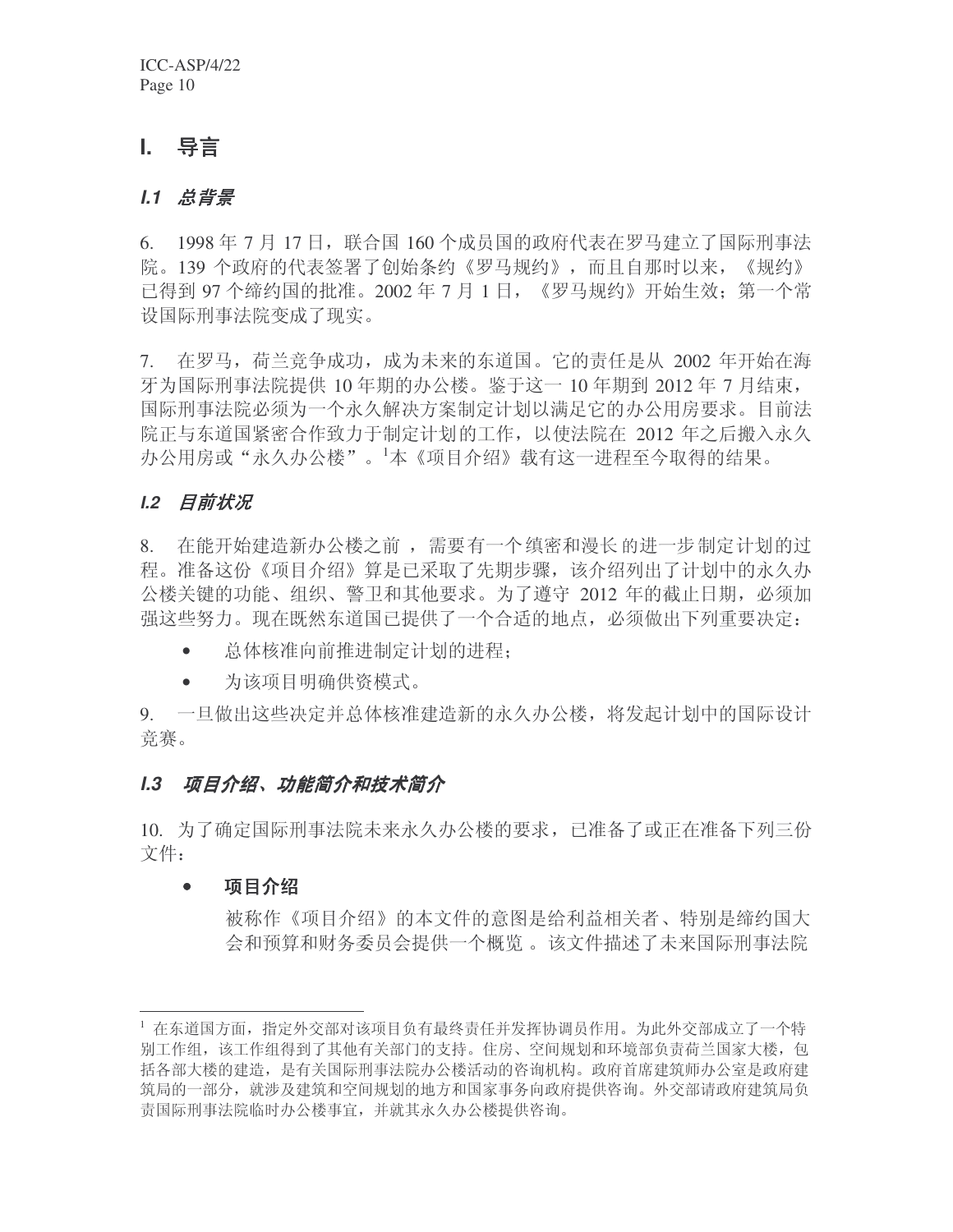办公楼大院的主要要求。然而,应该强调的是,在本《项目介绍》中载 有的数据和要求将定期予以审查和优化。

11. 在《项目介绍》中列出的原则和要求的基础上,将准备两份详细的介绍材料:

#### • 功能介绍

《功能介绍》将就某些方法和未来办公楼的功能和空间安排提供详细材 料。该文件意在成为选择设计顾问和其他专业人员的基础。

## • 技术介绍

在后期阶段, 在选择了中标的设计之后, 《功能介绍》将辅之以《技术 介绍》, 包括全部技术规格和要求。

# 11. 目标和原则

#### *II.1* ᇐ㿔

12. 本章介绍了国际刑事法院永久办公楼的主要需要和要求, 这些不能用数字表 示,但将在建造这些办公楼的过程中发挥重要作用。首先和最重要的是,它们是由 国际刑事法院作为一个常设的国际司法机构的性质和目的决定的。

13. 预期国际刑事法院将成为世界舞台上一个有良好声誉的机构。它作为国际刑事 司法的一种持久象征的意义和地位将逐渐增加。永久办公楼必须反映这一境界和重 要性。国际媒体将通过展示外部和内部(特别是审判室)形象和图片给外界对法院 的认识增加一种视觉效果。永久办公楼将因此成为该机构对外界的门面——一种公 正和尊严的标志以及一种正义和希望的象征。

# *II.2* Ⳃᷛ

#### **II.2.1 首要目标**

#### ● 办公楼要反映国际刑事法院的特点

办公楼必须充分反映法院作为一个常设、有效、履行职能、独立以及因 此是具有普遍使命的值得信赖的国际刑事法院的特点和形象 。国际刑事 法院向公众开放的区域必须被看作是安全的 (但又不能象堡垒)、对人 友好的、舒适和谁都可以进入的。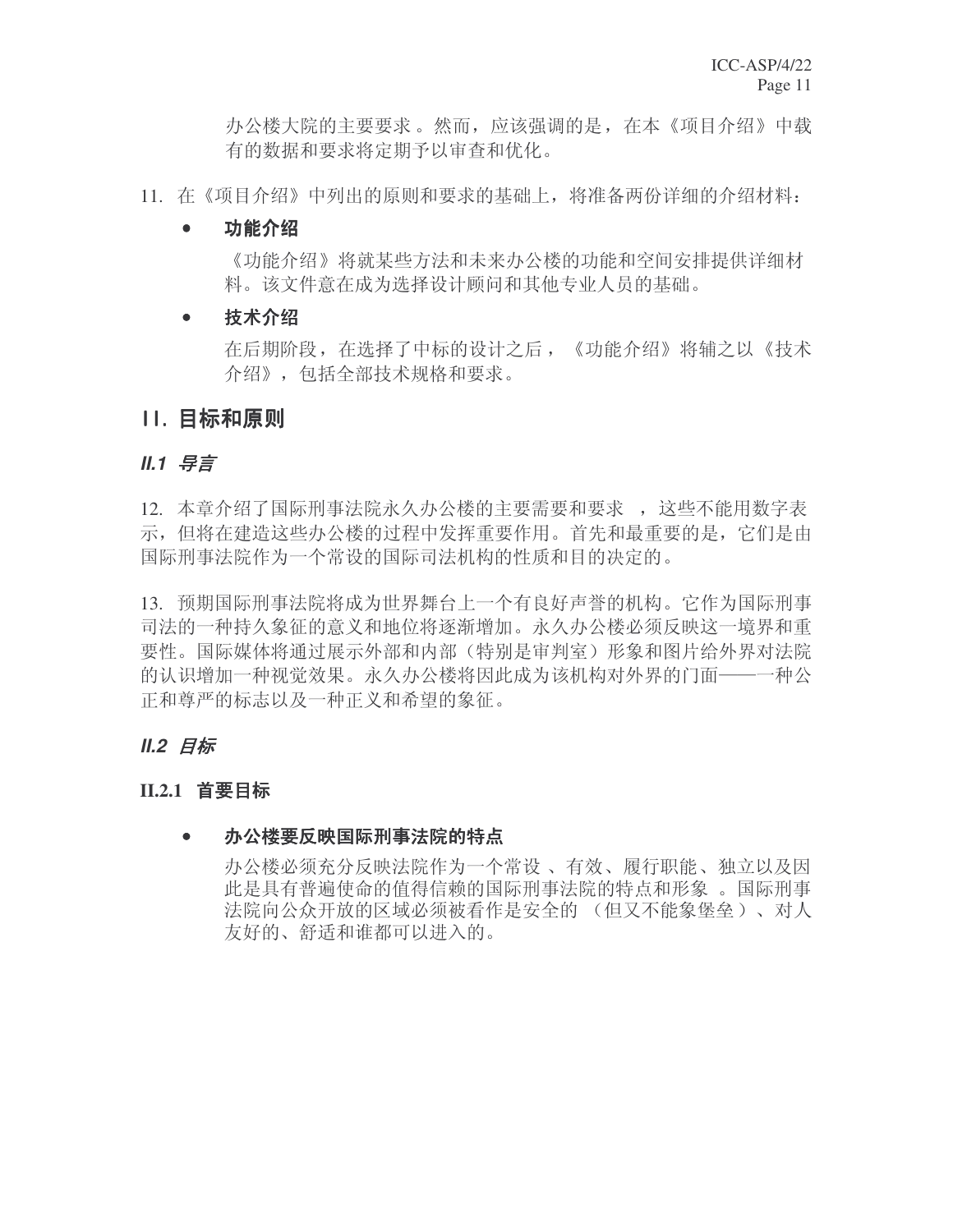#### • 一个永久的地点

国际刑事法院办公楼2必须能最适宜地容纳其总部, 使法院、其工作人员 和其他使用者无限期地享受尽可能最好的工作条件。

#### ● 所有部门在一个地点

永远不应使国际刑事法院被迫将其永久办公楼分散在几个地点。永久办 公楼必须一起将法院所有机关容纳在一个单一的地点。因此,国际刑事 法院的地点必须足够宽敞,以便能容纳由于目前不可预见的发展情况而 可能需要对永久办公楼大院的进一步扩充。

#### • 功能决定形式

国际刑事法院办公楼必须完全符合总的功能、组织、安全和其他需要。 法院在最全面意义上的需要 必须成为办公楼的决定性标准。其地点和大 楼应永远是一个有利的因素, 而不是限制因素。

#### **II.2.2 次级目标**

#### • 对使用者有利

国际刑事法院办公楼在使用的话官性方面 应该是最出色的,并且必须是 健康的、经得起检查以及对使用者和公众是安全的。

#### • 可调整

国际刑事法院办公用房和大楼必须在大小和使用方面能根据变化着的需 要进行调整。

#### • 安全

国际刑事法院办公楼以及特别是国际刑事法院 所使用的那块地方应能全 面充分满足在所有可能情况下的必要警卫要求。

#### • 各机关的分离

国际刑事法院办公楼应使得法院的主要机关, 特别是分庭和检察官办公 室, 能清楚和明显可见地分离开来。

# ● 被害人、证人和辩护方使用的设施

 $^2$  为本文件的目的, "国际刑事法院办公楼"一词指的是土地和大楼以及国际刑事法院使用的所有 其他区域(如停车场)。这意味着国际刑事法院的所在地(即土地的地理位置)被认为是国际刑事 法院办公楼的一部分,而且也应符合同样的要求和标准。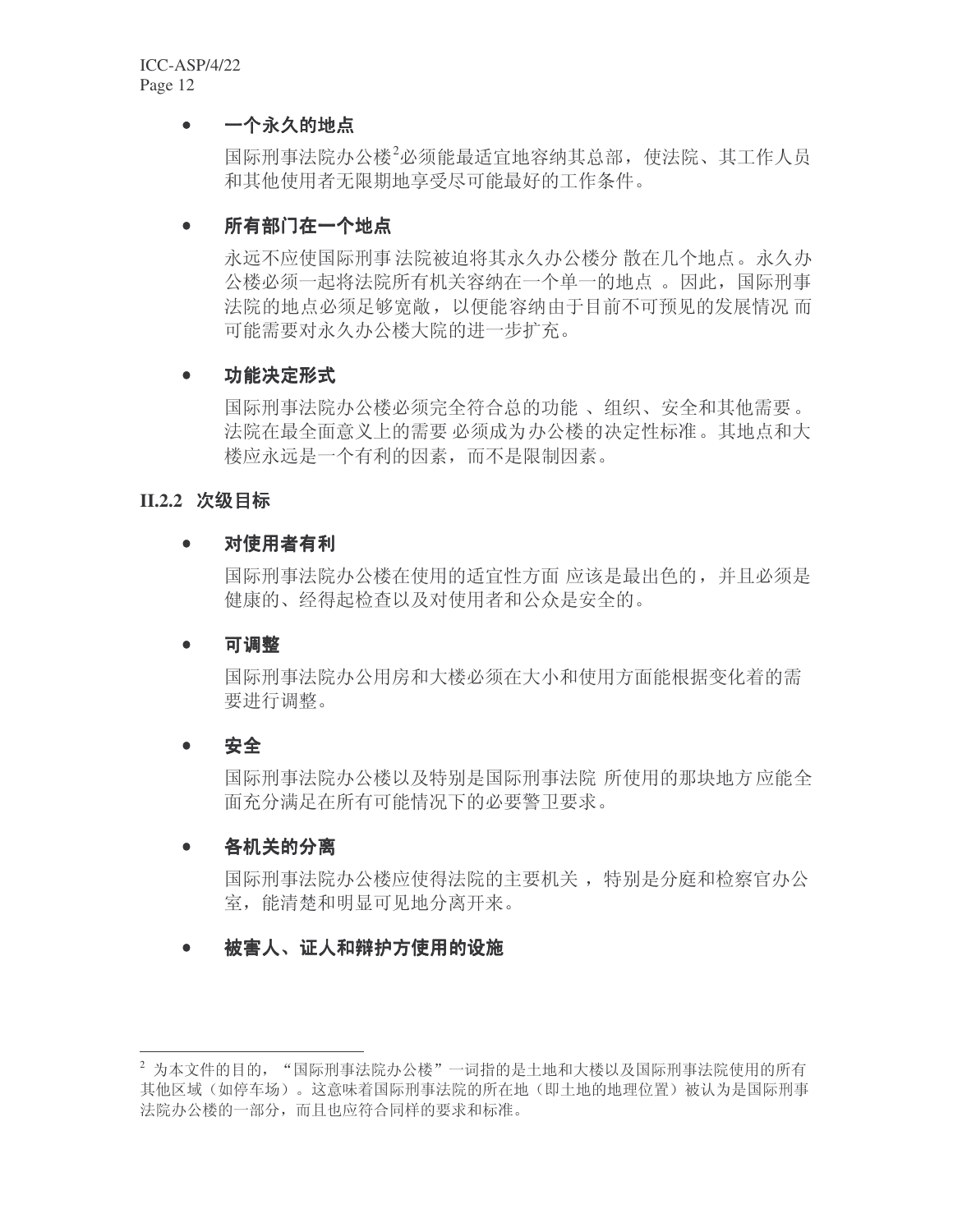国际刑事法院办公楼应为满足被害人和证人的需 要以及辩护律师的需要 提供适当的设施。国际刑事法院办公楼必须提供单独的被害人, 证人和 辩护律师可能讲行活动的区域。

#### ● 开放和有亲和力

国际刑事法院办公楼在对公众和外界的开放性上应是最 出色的,以宣传 法院对正义和法制的贡献。因此, 国际刑事法院必须提供能接待各种来 访者(从国家首脑到学生群体)和国际媒体的设施。关键要求是:

- 入口处应是开放和宽敞的, 使来访者感到受欢迎, 尽管有一系列警 卫检查。入口处也应成为进行教育的地方, 使公众能了解法院的基 本情况。
- 审判厅的公众席必须舒适和足够宽敞,能容纳来访者、随时来的观 察员(如来自政府或非政府组织的)和媒体。应使公众尽可能感到 充分地参与法庭诉讼,而不损害必要的安全防范措施。
- 应将媒体看作是法院活动的长期观察员和更广泛外界的首要证人。 媒体设施应使得对诉讼的充分报道尽可能容易和有效。
- 国际刑事法院图书馆应能吸引学者和学生, 并在法院与外边的世界 之间建立一种知识性联系。来访者必须能在一种舒适、专门设计的 环境中参阅法院图书馆的馆藏。
- 会议区应使国际刑事法院能接待外界来访者并组织与法院业务有关 的活动。

#### 高质量的设计

国际刑事法院办公楼必须在设计和对城市环境的影响方面显 示出超众的 特点:

- 办公楼一定不能张扬并要建在富有人性的规模上,而同时象征法院 的尊严和权威。
- 国际刑事法院办公用房和大楼应让人一眼便能看出 代表法院的形 象。法院的正面外观应能在任何时候都反映出象征其主要使命的形 象: 将对整个国际社会犯下最严重罪行的犯罪人绳之以法。它也应 反映这一事实, 即国际刑事法院是一个有普遍使命的国际法庭, 并 力争平衡地代表整个国际社会,而且在国际社会的心目中占有一席 之地。
- 较低的维护费用

鉴于维护费用在有可比性的机构总的费用中是一个重要因素, 在整个建 筑中应使用耐用、不需要很多维护的材料。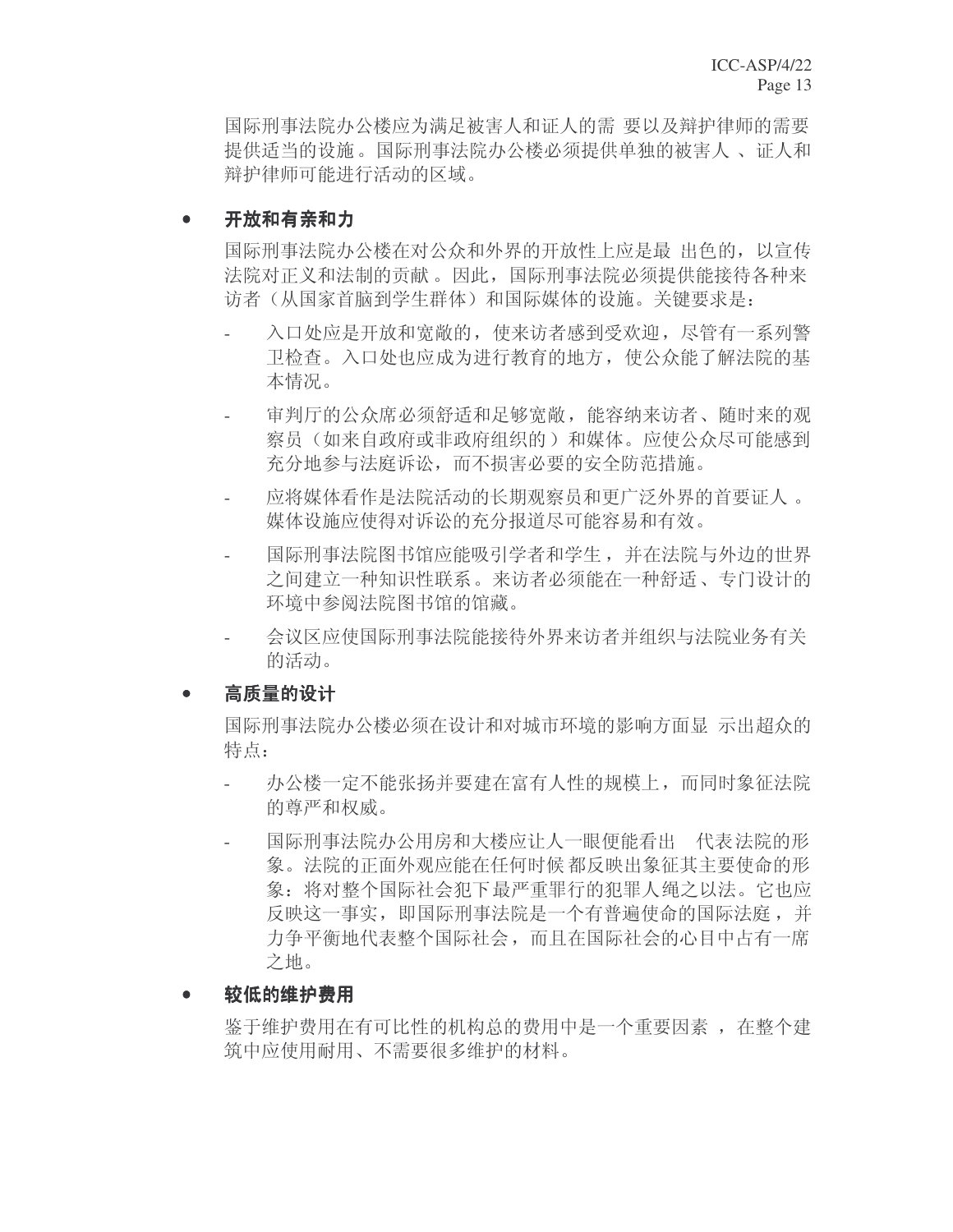# **III.** 规模和质量

#### **III.1 导言**

14. 第 II 章提出的目标和原则决定了本章所描述的规模(即所需要的空间)和质 量要求。按照那些目标, 国际刑事法院的所有单位, 除了实地办公室和羁押单位以 外, <sup>3</sup>都将集中在一个地方 (见 II.2.1: 首要目标) 。羁押单位将在 Scheveningen 监 狱内, 离国际刑事法院很近, 距离为 900 米。

15. 同建筑项目早期阶段通常的情况一样, 国际刑事法院根据正在积累的经验, 特 别是正在进行的调查和审判数量方面的经验,一直在审议各种假设。

# **III.2 规划假设/人员配置水平**

16. 国际刑事法院追求的短期和长期目标是, 根据目前的主要要求, 以尽量小的规 模和尽量有效的机构和人员来管理国际刑事司法 事务。为了实现这一基本政策目 标, 国际刑事法院的组织、其工作人员及其结构将需要有高度的灵活性。

- 17. 目前的假设是<sup>4</sup>, 最大规模时, 法院最多将能够进行:
	- $\bullet$  三项复杂的 $\delta$ 调杳和
	- 每天六次听讯。
- 18. 常规规模时, 平均的活动水平估计在以下范围之内:
	- 两项复杂<sup>5</sup>调杳和
	- 每天三次听讯。
- 19. 根据这些假设, 相应的人员配置水平将是:
	- 最大规模时最多达 1,300 $^6$  名工作人员或
	- 常规规模时最多达 950 名工作人员。

20. 建筑本身应当是很灵活的, 既能容纳最初使用时的 *常规规模* (950 名工作人 员), 也能容纳*最大规模*(1.300 名工作人员)而又不必对已有的建筑进行扩建。

<sup>3</sup> 永久办公楼将有一些看守房间供白天听讯之前和各次听讯之间使用。

<sup>4</sup> 还需经国际刑事法院战略规划小组的进一步审议。

<sup>5</sup> 或更多的复杂程度较低的调查,复杂性取决于地点、语言、时区等因素。

<sup>&</sup>lt;sup>6</sup> 最高为 1,300 名和 950 名工作人员的数字, 包括没有长期办公室/工作场所的人员, 主要是警卫 人员和口译员。然而这些数字不包括外包的服务,如清洁, 餐饮服务等。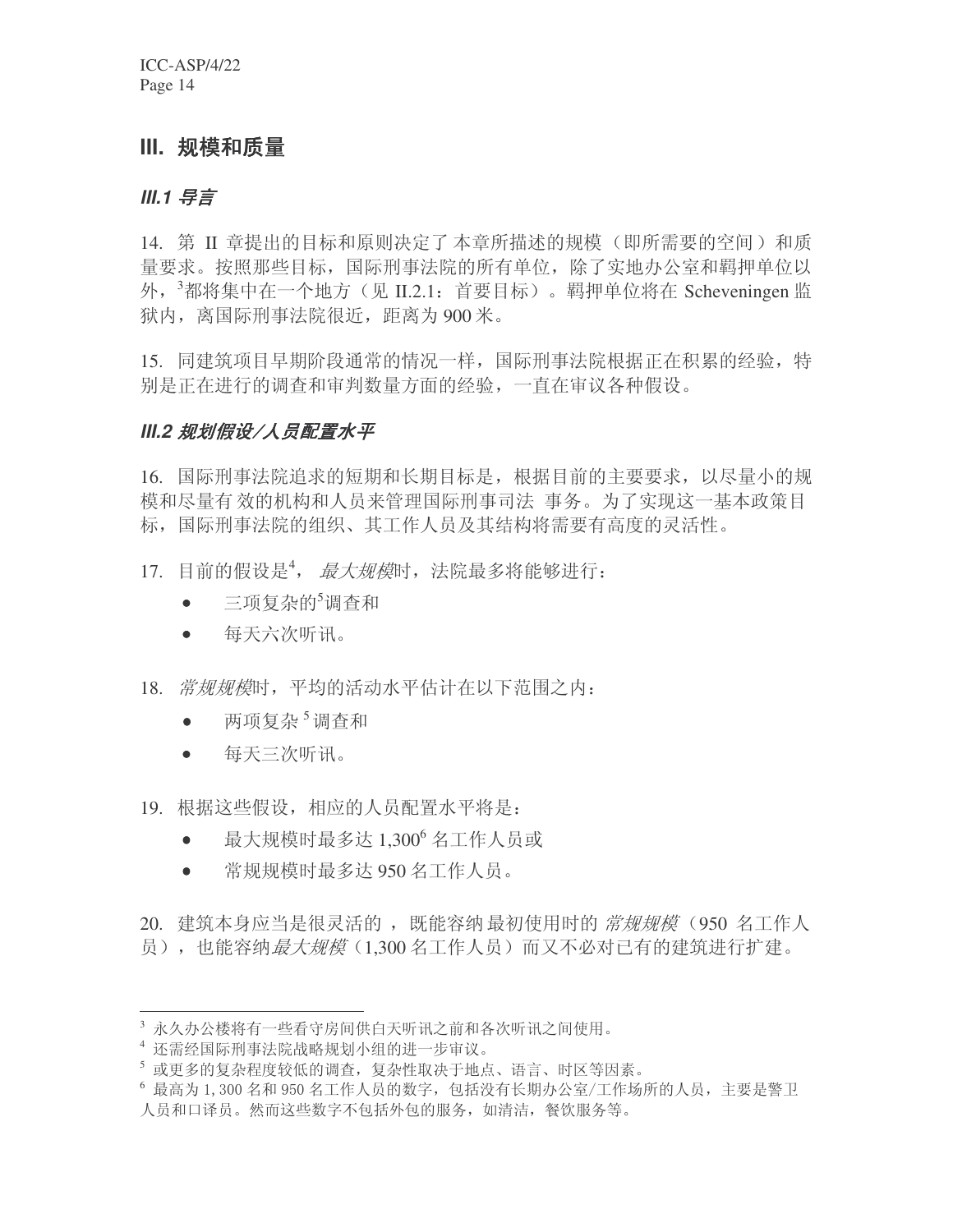#### **III.3 阶段**

21. 目前国际刑事法院估计, 在它搬往新的永久办公楼即 2012 年时将需要*常规规* 模, 约 950 名工作人员。

22. 根据必要的调查和审判活动,可能随时需要达到多至 1,300 名工作人员的*最大* 规模。因此容纳空间应当是灵活的, 使这两者之间的增加和减少很容易地在已有建 筑内完成。

#### **III.4 关键部分**

23. 空间安排方案将取决于国际刑事法院 的功能需求。这些功能需求的主要 内容 为:

- 正门、工作人员入口、安全入口
- 服务台和信息台、大厅
- $\bullet$  审判厅
- 图书馆和文件室
- 新闻和媒体室
- 会议室
- 餐饮设施
- 司法部门
- 检察官办公室
- 书记官处
- 被害人、证人和辩护方使用的设施
- 缔约国大会秘书处
- 警卫设施
- 看守设施
- 储存设施
- 停车场

24. 以下是各关键部分的示意图。这并不是一个平面图或草图, 不影响永久办公楼 的最后设计。该图只是为了示意。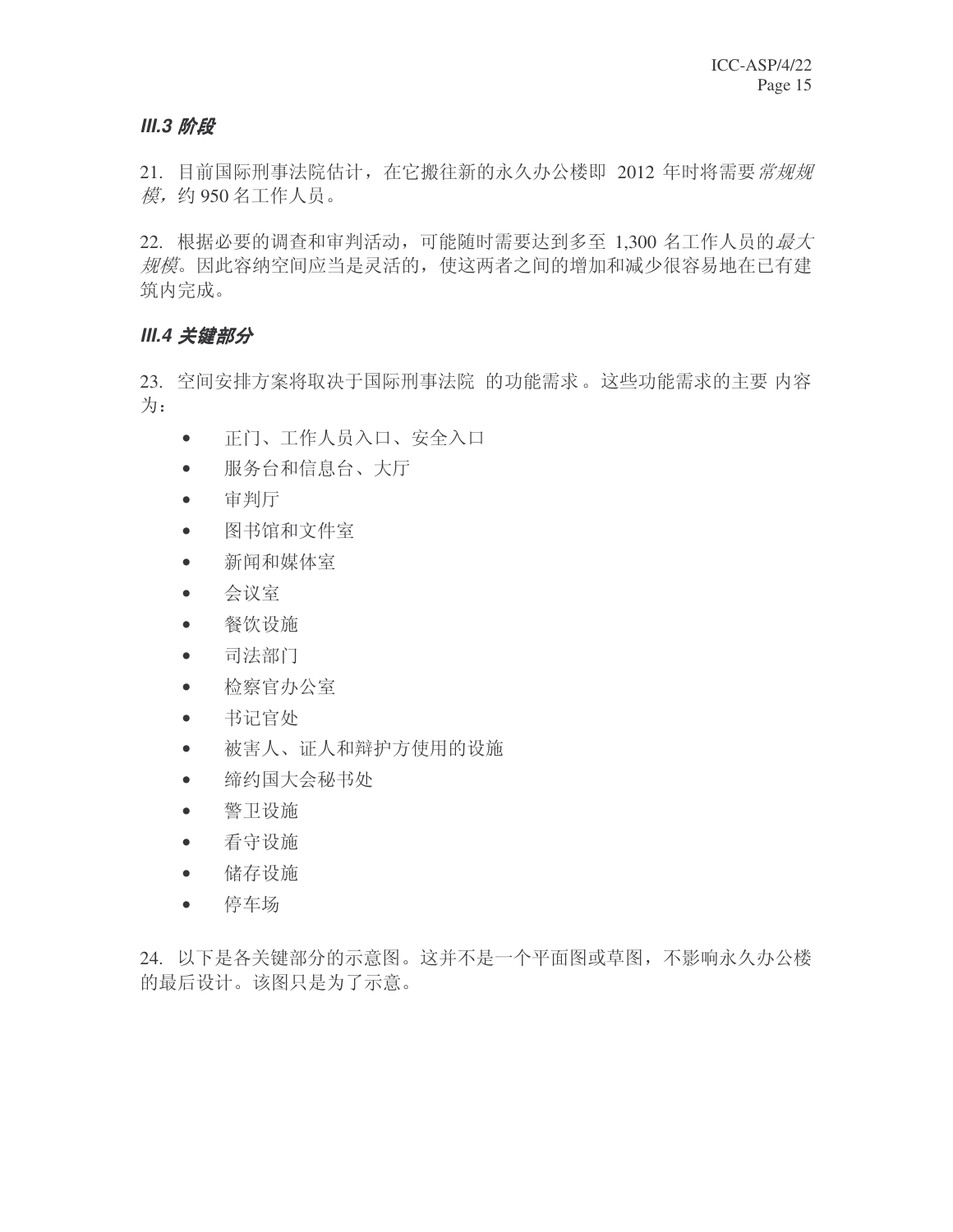

未按比例绘 制!!



# **III.5 审判厅**

25. 作为国际刑事法院的核心部分, 审判厅属于最重要和最显要房间的一部分, 因 此必须给予特别的重视。预计国际刑事法院将有:

- 两个用于标准听讯的"正常"审判厅,加上
- 一间更大的特殊案件审判厅, 空间要更大一些。

26. 那里应有新增审判厅的预留空间, 以备将来可能进行的扩充。

27. 审判厅的大小和布置将取决于直接和间接参与者<sup>7</sup>的人数, 以及他们之间的相 互距离,这将与设计咨询人员一起详细地确定下来。应当记住,国际刑事法院将经 常会有比一般国内诉讼更多的参与者,特别是因为被害人及其代理以及国家及其代 表有可能参加。另外, 法院可能需要为大量的被害人提供容纳空间, 因为他们希望 在比较近的地方关注诉讼情况, 特别是其法律代理的发言情况。

28. 以下是一张有可能按此布置的审判厅平面图, 它标出了必须包括在内的主要部 分。应当说明, 这张图并不代表任何具体的规划。审判厅的设计和布置将通过建筑 师与法官的密切磋商来做出。

 $^7$ 例如法官、辩护律师、被害人代理、国家的律师、被告、新闻和媒体代表、参观者等。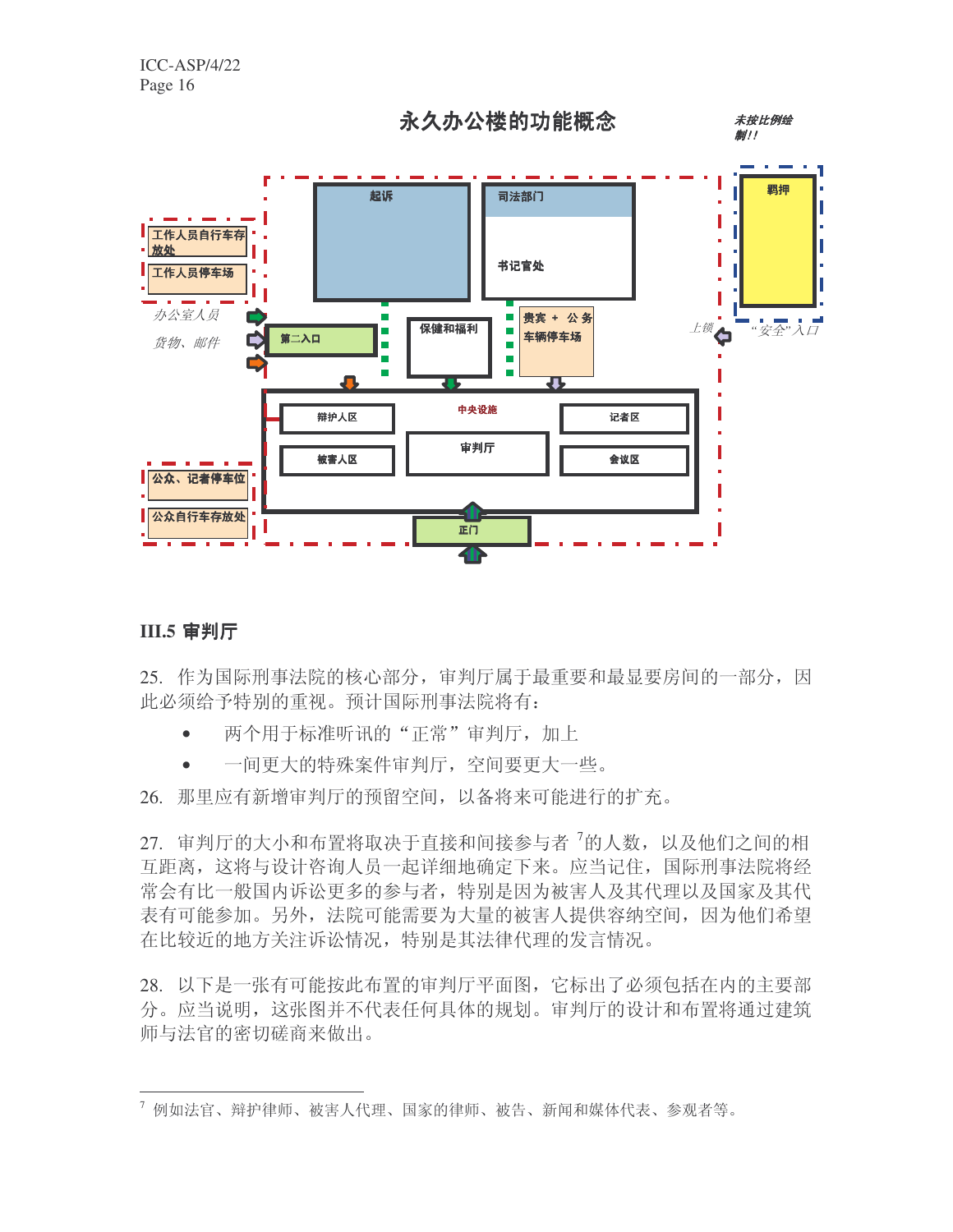

# **III.6 办公室**

29. 下表是以荷兰和国际标准为根据的。它表示出了设想的对办公室的空间要求:

| 办公室功能特点           | 基本<br>工作<br>区 | 辅助空<br>间         | 全部<br>$USR^8$<br>$\lceil m^2 \rceil$ | 举例     |
|-------------------|---------------|------------------|--------------------------------------|--------|
| 基本的办公室工作          | 9             | $\left( \right)$ | 9                                    | 一般人员   |
| 基本的办公室工作+2个人的会议   | 9             | $\overline{4}$   | 13                                   | 经常举行会议 |
|                   |               |                  |                                      | 的人员    |
| 基本的办公室工作+4个人的会议   | 9             | 8                | 17                                   | 股长     |
| 基本的办公室工作+6个人的会议   | 9             | 12               | 21                                   | 科长     |
| 基本的办公室工作+8个人的会议   | 9             | 15               | 24                                   | 司长     |
| 基本的办公室工作+8个人的会议+4 | 9             | 21               | 30                                   | 法官、检察  |
| 个人的非正式席位          |               |                  |                                      | 官、书记官长 |
| 基本的办公室工作+8个人的会议+4 | 9             | 27               | 36                                   | 院长     |
| 个人的非正式席位 和大型家具    |               |                  |                                      |        |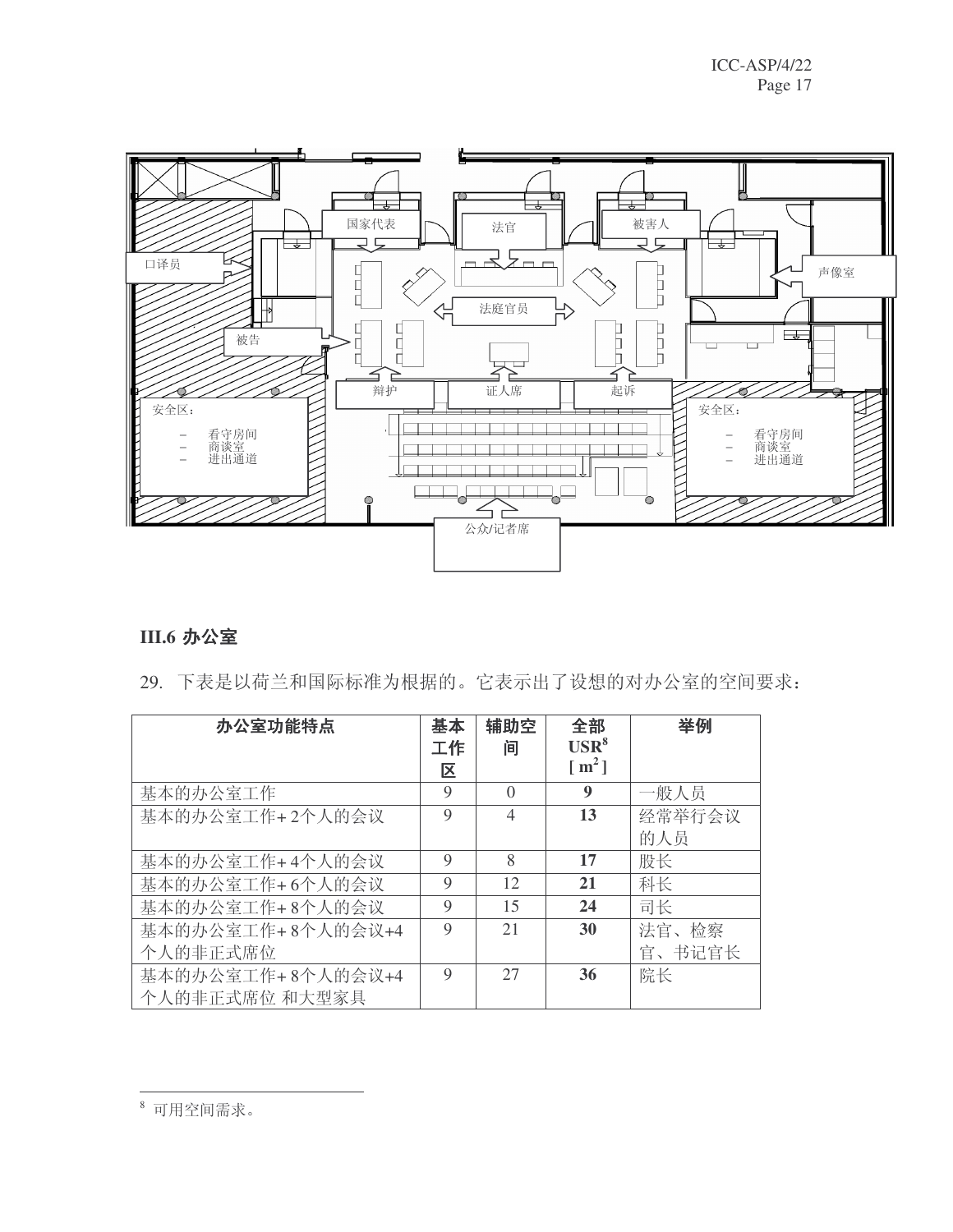# **III.7 建筑规模**

## 国际刑事法院永久办公楼建筑总面积调查 - 以 3.2: 规划假设/人员配置水平的概述为依据

| 编号              | 各个部分                          | 建筑总面<br>积 $[m^2]$ |                  |
|-----------------|-------------------------------|-------------------|------------------|
|                 | 司法部门                          |                   |                  |
| $\mathbf{1}$    | 司法部门办公区                       | 4,170             |                  |
| 2               | 支持功能(会议/讨论室、储存设施、卫生设施)        | 550               |                  |
|                 |                               |                   |                  |
|                 | 检察官办公室                        |                   |                  |
| $\mathfrak{Z}$  | 检察官办公室办公区                     | 9,315             |                  |
| 4               | 支持功能(会议/讨论室、储存设施、卫生设施)        | 950               |                  |
|                 | 书记官处                          |                   |                  |
| 5               | 书记官处办公区                       | 10,440            |                  |
| 6               | 支持功能(会议/讨论室、储存设施、卫生设施)        | 1,020             |                  |
|                 | 其他                            |                   |                  |
| $7\phantom{.0}$ | 正门及接待区                        | 1,650             |                  |
| 8               | 大厅及支持功能                       | 1,590             |                  |
| 9               | 审判厅及附属设施(审判厅及支持功能)            | 3,350             |                  |
|                 | 10 看守设施(羁押房、在押被告人区、证人区)       | 1,260             |                  |
| 11 <sup>1</sup> | 会议设施(中央会议设施,包括支持功能)           | 1,770             |                  |
| 12 <sup>1</sup> | 图书馆设施                         | 1,215             |                  |
| 13 <sup>1</sup> | 记者使用的设施<br>餐饮设施               | 395               |                  |
| 14<br>15        | 保险室, 安全储藏室                    | 2,170<br>650      |                  |
| 16 <sup>1</sup> | 工作室(修理、信息通信技术)                | 200               |                  |
| 17              | 复制、后期处理                       | 290               |                  |
| 18              | 警卫                            | 960               |                  |
| 19              | 医务单位                          | 160               |                  |
| 20 <sup>1</sup> | 福利                            | 170               |                  |
|                 | 21 运动(健身)设施                   | 375               |                  |
|                 | 22   清洁、货物、储藏设施、一般设施(卫生间、吸烟室) | 1,300             |                  |
|                 | 23 入口区(工作人员、特殊人员、贵宾、货物)       | 225               |                  |
| 24              | 大门口建筑                         | 645               |                  |
|                 | 合计                            |                   | 44,820           |
|                 | 停车场                           |                   |                  |
| 25 <sub>1</sub> | 工作人员                          | 12,050            |                  |
| 26 l            | 内部停车场(贵宾),公务车辆                | 550               |                  |
| 27              | 公众                            | 3,245             |                  |
| 28              | 卫星转播车(新闻)                     | 300               |                  |
| 29              | 大客车                           | 300               |                  |
| 30              | 自行车(工作人员及公众)                  | 685               |                  |
|                 | 停车场合计<br>共计                   |                   | 17,130<br>61,950 |
|                 | 将会对本表中的规划数据进行审议和进一步修改         |                   |                  |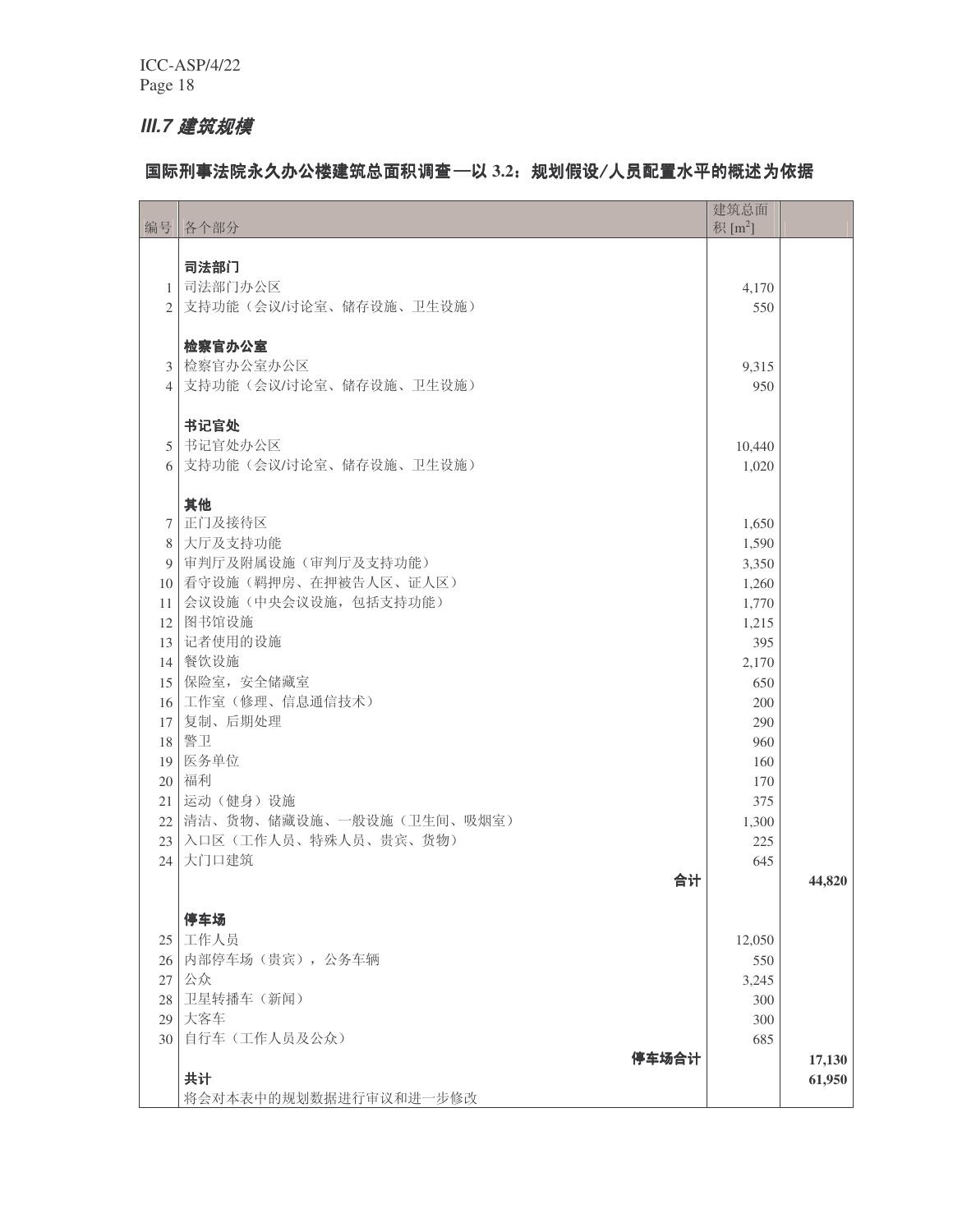## *III.8 建筑设计理念*

30. 一些设计标准可以从第 II 章中的目标和原则中得出:

- 院长会议/分庭和检察官办公室、辩护和被害人使用的设施要有明显的特 征:
- 为国际刑事法院将来可能的扩大做好准备,而其影响要降到最低限度:
- 最高度的安全,紧急情况下能迅速撤离:
- 设计要反映出国际刑事法院的特点并与环境和景观相融合。

31. 考虑到这些标准,初步倾向于校园式的布局,建筑物不是很高,楼层不多。这 种模式使设计者能创造出一种相互呼应的概念, 不局限于一个高大的建筑物(例如 高层建筑的概念)。

## **III.9 质量**

32. 应在整个建筑群中使用符合荷兰质量标准的高质量、低维护需求的材料。虽然 办公楼的外观必须与法院的高大形象相一致,但是不预想奢华。

33. 根据设想, 残疾人将能很容易地讲出国际刑事法院的楼群。

## *III.10 警卫和安全*

34. 国际刑事法院的办公楼要符合最高警卫水平的最严格国际标准。另外, 荷兰法 律的规定适用于个人和建筑物的安全措施以及为此目的而安装的设施。这些标准和 规定对永久办公楼的特性有着根本的影响。

35. 将对大楼所在地点进行详细的危险和风险评估, 以便进一步制定并最终确定将 要采取的安全措施。这将包括仔细地研究环境、通往该地的道路、建筑物和地面对 安全的影响。评估的结论将成为设计阶段进一步制定安全计划的基础。这将对所需 警卫人员的数量产生直接的影响: 办公楼设计得越安全, 保护办公楼需要的警卫人 员也就越少。

#### *III.10.1 警卫*

36. 国际刑事法院所在地的建筑布局应当 使来自各个方面的威胁都减少到最低程 度。除了这一保障措施外,还将采取各种其他办法保护国际刑事法院办公楼:

- 建筑群以外公共区域的警卫:
- 那个地点周围的屏障:
- 各入口处的警卫:
- 在整个建筑群中采用的安全技术 (探测仪、摄像机等)将是最高标准 的。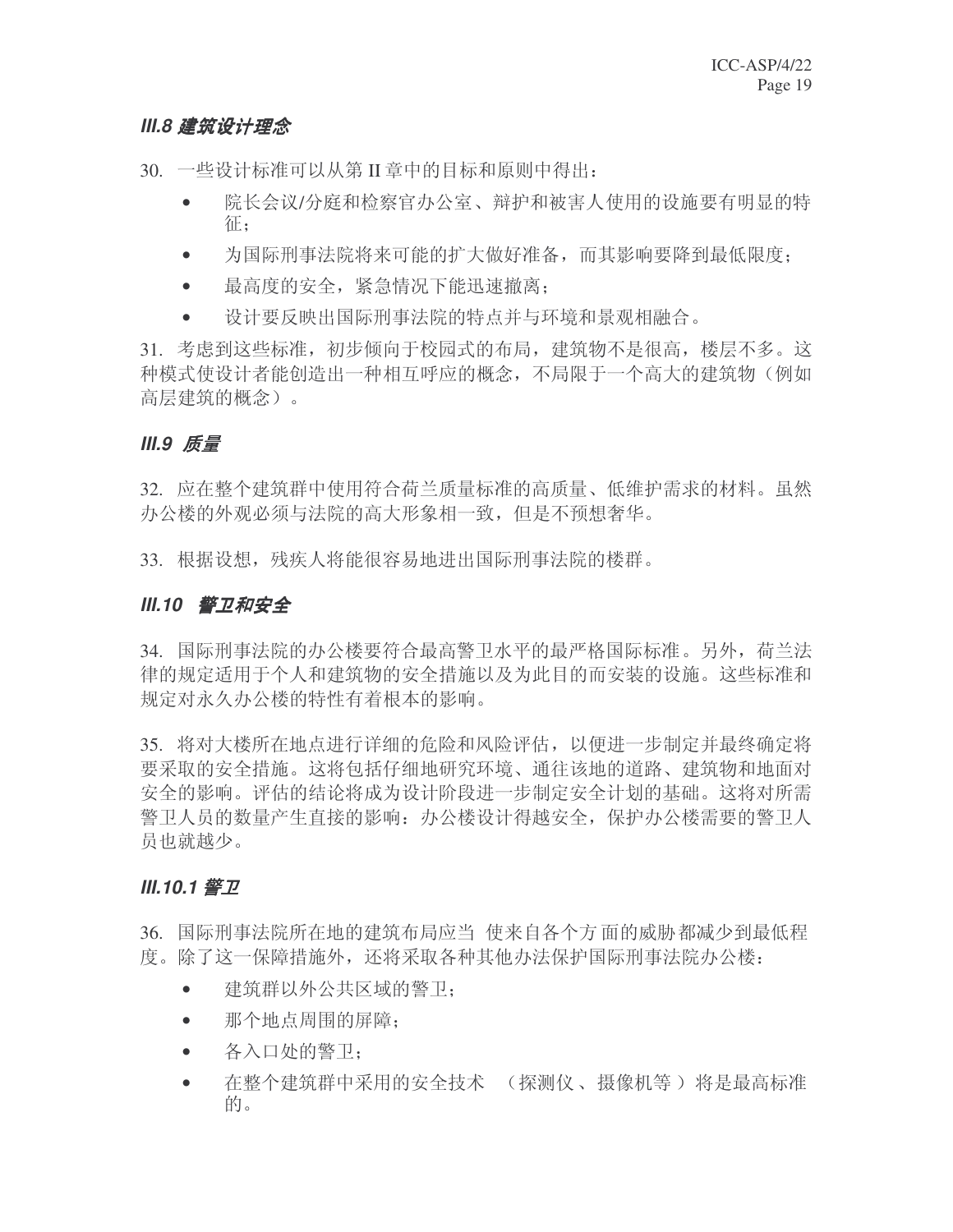37. 国际刑事法院设想要形成一个四级安全体系,将国际刑事法院办公楼分为以下 四个不同的区域:

- 公共区: 对一般公众开放, 但要经过防止危险物品的扫描检查。这一区 域主要包括入口附近区域, 从那里可以进入展览区等公共设施。
- 半公共区: 也对公众开放, 但是需要进入的人除了 要经过扫描检查之 外, 还必须持有带照片的身份证, 表明其身份。另外还要登记他们的姓 名。这一区域特别包括审判厅的公众席、会议室、图书馆等。
- 限制区:只限于工作人员和其他得到批准的人员 讲入。这一区域将包括 更敏感的地方,如院长会议、分庭、检察官办公室、书记官处的办公室 和档案室。想要进入这一区域的来访者将要经过扫描检杳和登记, 还要 指派国际刑事法院的一名工作人员负责这些来访人员。
- 高度警卫区: 只限于经过专门批准的人员进入。这一区域将包括审判厅 和看守设施。

#### **III.10.2 安全**

38. 建筑的设计将使使用者在紧急情况下能有足够的时间从活当的安全通道撤离 办公楼。设计至少要达到最低的市政规范。每一条安全通道都将通往一个与该建筑 有关部分相连接的受到控制的安全区域。从原则上讲, 在出现紧急情况时, 警卫措 施仍然是有效的。对在押人员将采取专门的紧急措施,以防止他们逃跑。

#### **III.11.环境原则**

39. 国际刑事法院和东道国都非常希望办公楼是有利于环境的和持久性的, 这既是 一种原则也是由于考虑到法院展示给世界的形象。在可能和资金允许的情况下, 将 根据荷兰的标准来达到这一要求。

#### **IV. 地点和用地**

#### **IV.1 导言**

40. 新办公楼要位于海牙市住宅区内的要求, 以及那一地点的具体特征, 对于国际 刑事法院的功能和形象来说都是重要的参数。已经确定了有关的标准以找到一个合 适的地点。东道国已经提出了一个似乎能够满足上述要求的地点。

41. 海牙市全力支持新永久办公楼的项目。

#### **IV.2 标准**

42. 东道国在寻找适宜的地点时, 一直考虑着以下主要要求: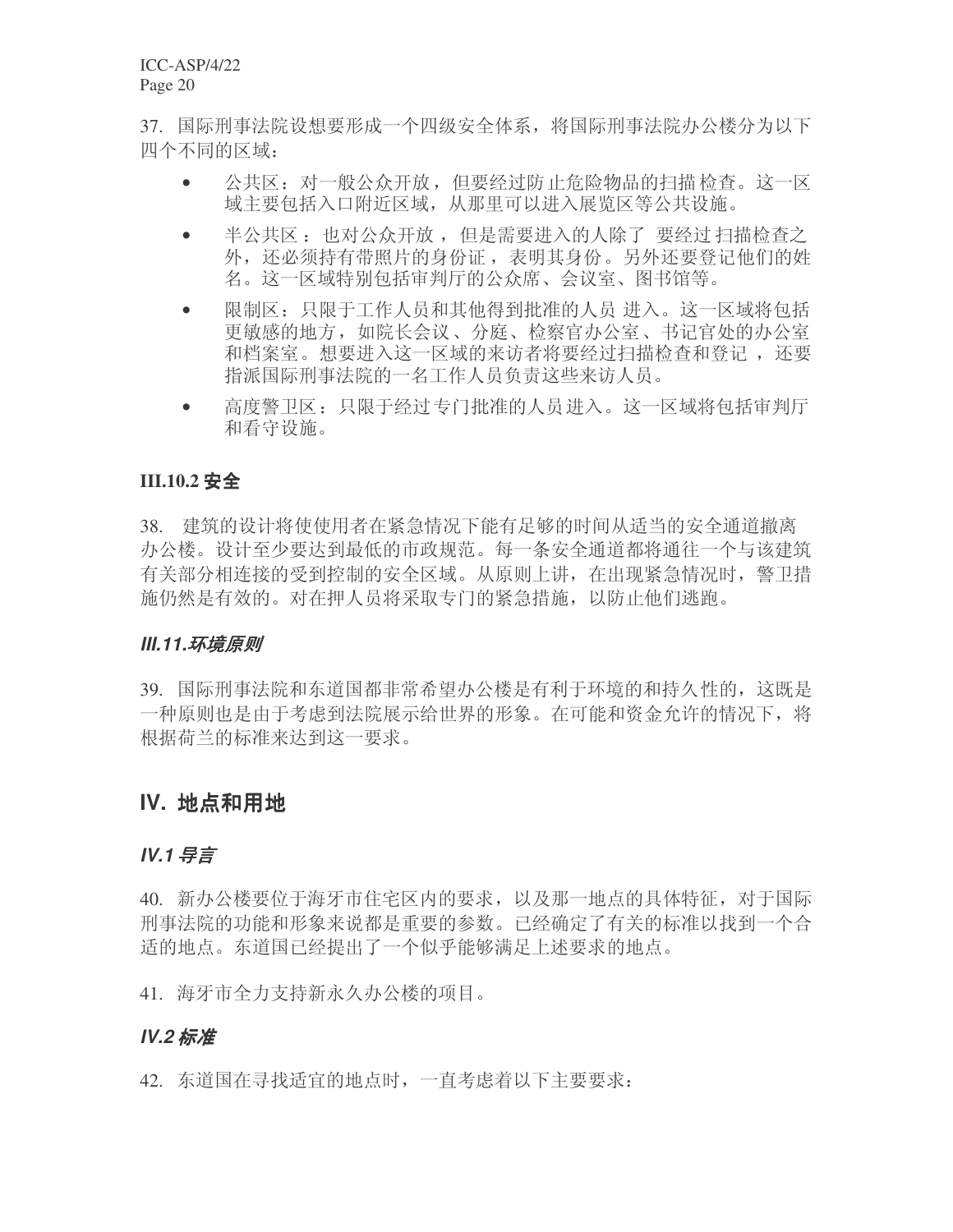- "一个永久的地点", 即可以满足目前难以预见的未来发展的一块足够 大的地方:
- 有代表性的地点:
- 有利于安全措施的条件:
- 能够方便地到达和离开:
- 靠近以下设施:
	- 监狱/羁押中心
	- 医院
	- 旅馆
	- 市中心:
- 没有建筑方面的限制(例如环境的限制、受保护的纪念物):
- 能在 2009年开工。

# **IV.3** 地点

43. 2001 年, 东道国政府内阁决定将 Alexanderkazerne 的前面一部分提供给国际 刑事法院以在海牙建造永久办公楼。后来东道国谈到 2009 年 1 月之前将能够把这 一整个地块提供给法院。

# *IV.3.1 特点*

44. 国际刑事法院和东道国认为, 这个地方符合上述所有要求。Alexanderkazerne 的其他优势包括:

- 其面积足够大,即使将来国际刑事法院有可能扩大也能够容纳得下:
- 是典型的离市中心不远的地区,同时又靠近一个自然保护区(沙丘):
- 对安全措施来说条件非常好 (原为军事区):
- 靠近 Scheveningen 监狱的羁押设施;
- 靠近一所医院和和平宫图书馆:
- 能够很容易地到达离开,有建造停车设施的空间,而且有公共交通:
- 没有建筑方面的限制。
- 45. 下面的地图表明了该地点在市内的位置以及与上述设施相应的位置和距离: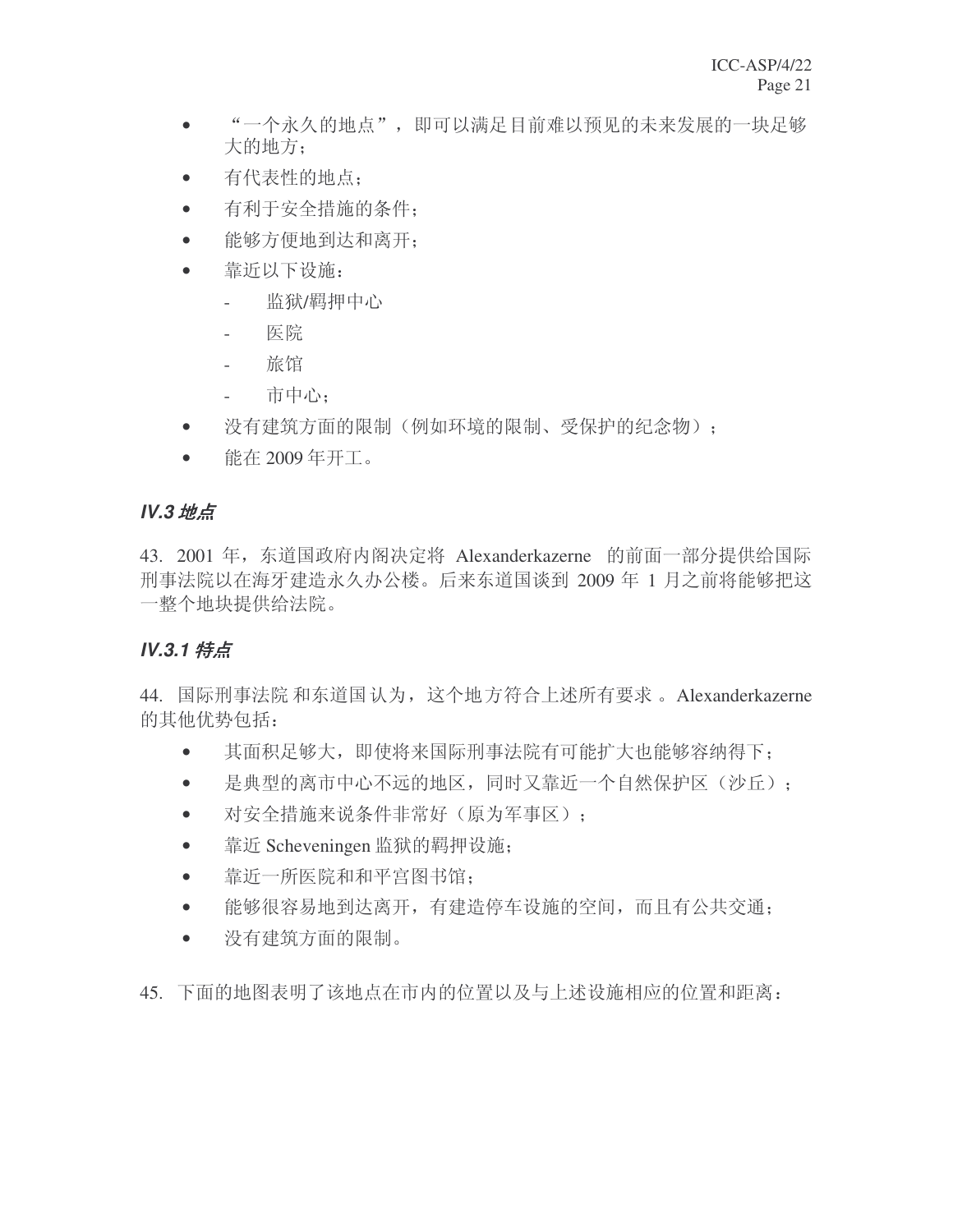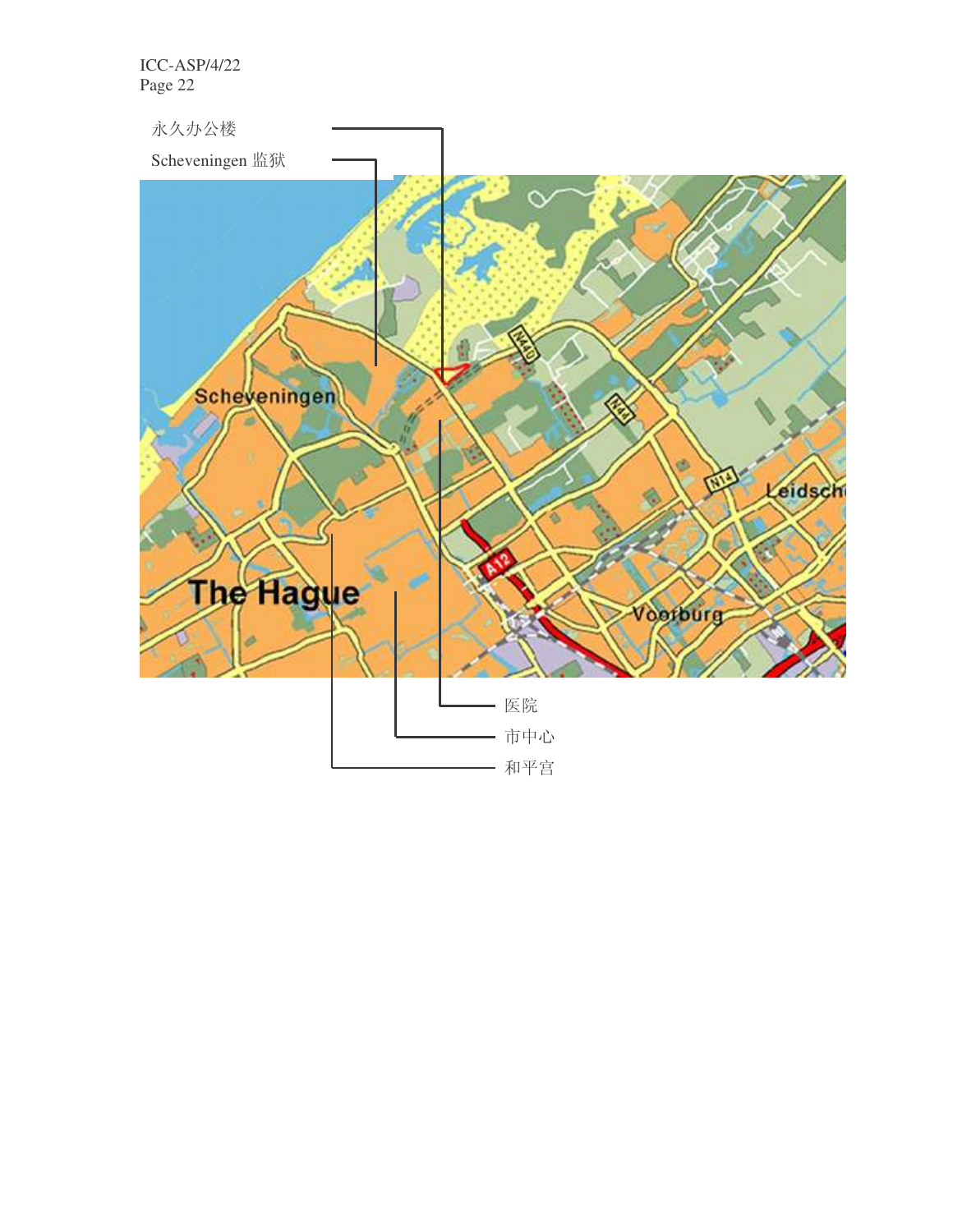#### **IV.3.2 用地**

46. 东道国 2001 年最开始提出的建议只是 Alexanderkazerne 的前面部分 (约 30,000 m<sup>2</sup>)。这块地方最多可以容纳 600 到 800 人, 而且没有在同一地方进一步扩 大的选择。然而, 在考虑了有关本组织规模的最初设想之后, 根据"全部在一个地 方"的原则, 东道国开始考虑是否可能将整个地块(即 72,000 m<sup>2</sup>)提供给国际刑 事法院并在 2005 年 1 月确认将在 2009 年之前提供整个地块。

47. 下图表示出了 Alexanderkazerne 的整个地块。总面积约为 72,000 m<sup>2</sup>。这份简 图显示了将要建造的各个功能单位以及将来有可能用于进一步扩展的区域。应当强 调该图只是为了能有一个大体印象。



72,000 m² 将来地点的功能图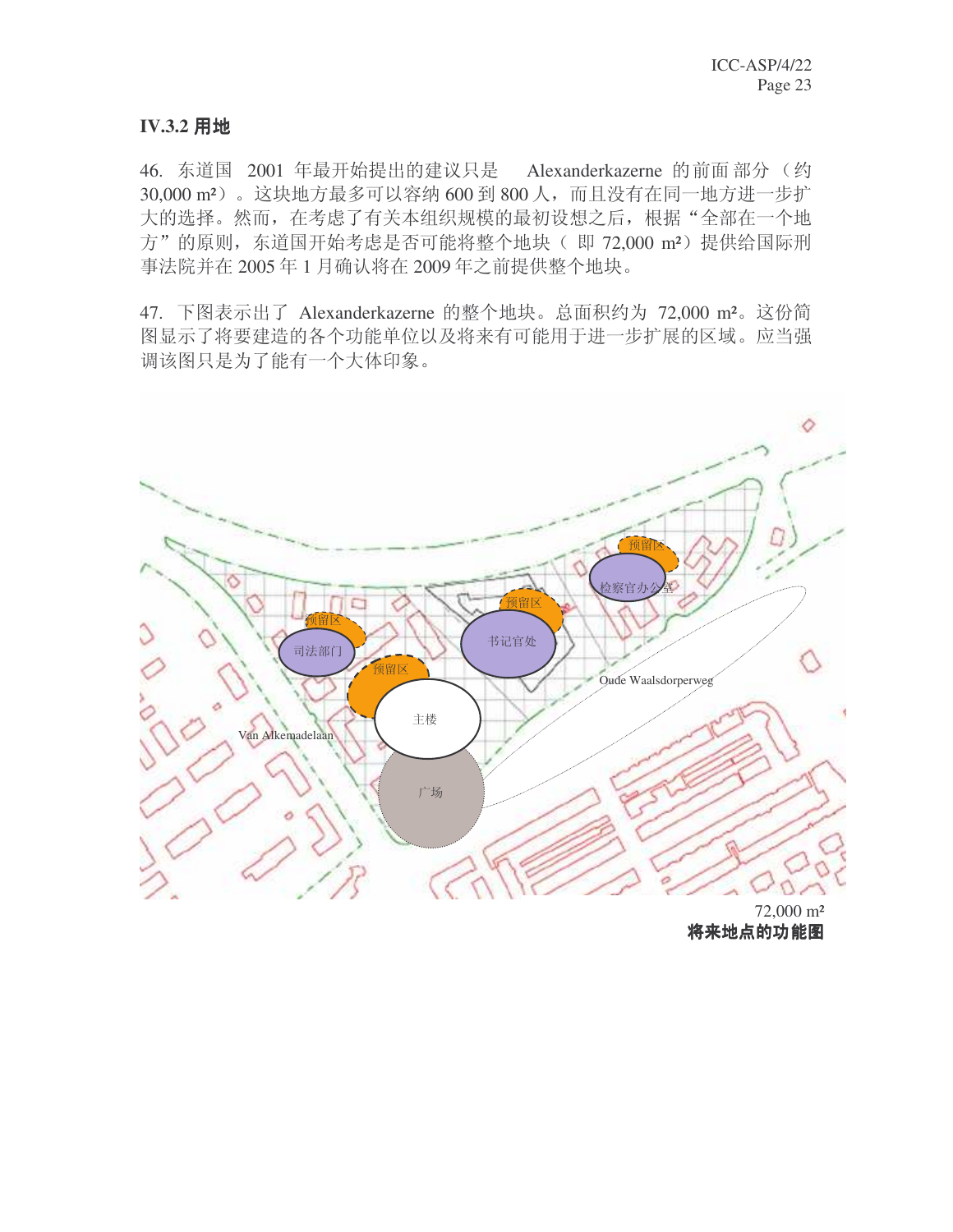## **V.** 时间表

#### *V.1* ᇐ㿔

48. 项目时间表和各阶段的时限是以某些假设和类似项目、情况及程序的经验为基 础的。

49. 预定竣工日期是 2012 年, 即进入现在的临时办公楼 10 年之后。

#### **V.2 预定时间表**

- 50. 这一有关各主要阶段的第一份粗略战略时间表是以新假设为依据的。很重要的 一点是认识到按预定日期在 2012年竣工将有赖于:
	- 缔约国大会及时做出决定:
	- $\div$  在 2006年早期开始设计竞赛:
	- 东道国持续地给予支持;
	- 及时就供资模式达成协议:
	- 批准时间短:
	- 胜任的建筑伙伴(设计顾问、建筑公司等)。

| 主要阶段    | 开始时间     | 完成时间     |
|---------|----------|----------|
| 确定阶段    | $2002$ 年 | $2006$ 年 |
| 竞赛阶段    | $2006$ 年 | 2007年    |
| 设计和采购阶段 | 2007年    | $2009$ 年 |
| 建造阶段    | $2009$ 年 | $2012$ 年 |
| 管理阶段    | 2012年后期  | 一直进行     |

#### V.3 今后的步骤

#### • 缔约国充分了解信息

本《项目介绍》最开始起草时是为了在预算和财务委员会 2005年4月4 日至 6 日在海牙举行的第四届会议上向其提供信息, 以便确保预算和财 务委员会在总体上支持这个项目。另外, 还准备利用这个《项目介绍》 在其他场合, 特别是在海牙与 Gilberto Vergne Saboia 大使(巴西) 所主 持的缔约国大会主席团工作组的会晤期间, 向缔约国提供适当和全面的 信息。另外, 必要时还可以考虑利用其他的适 当时机向缔约国提供信 息。应当确保缔约国得到适当的信息, 并在大会第四届会议之前有足够 的时间审议这一项目。